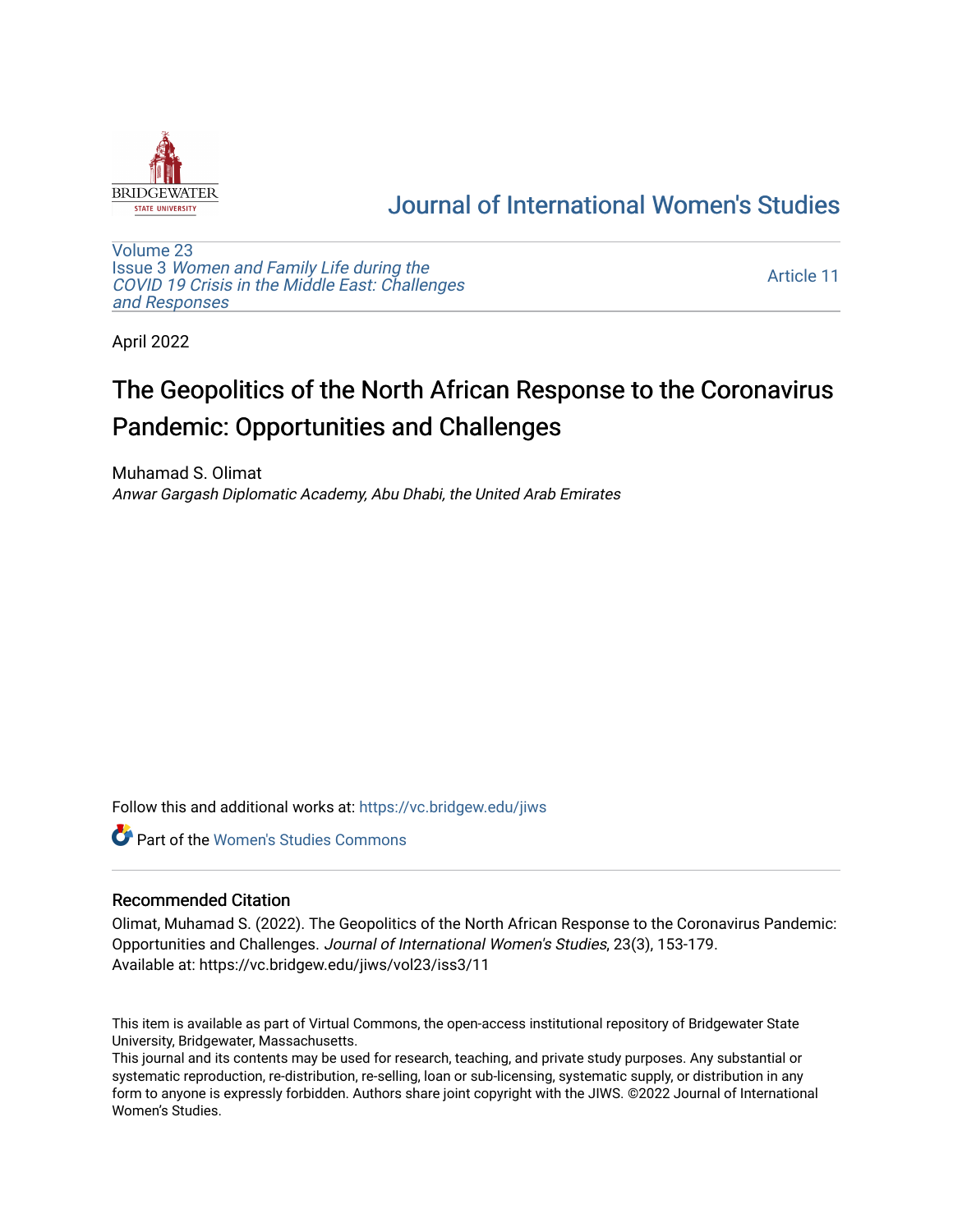## **The Geopolitics of the North African Response to the Coronavirus Pandemic: Opportunities and Challenges**

By Muhamad S. Olimat $<sup>1</sup>$ </sup>

#### **Abstract**

The sudden outbreak of the Coronavirus in January 2020 took the world by surprise. Initial state-response was mired by confusion, uncertainty, apprehension, and near demoralization. However, several countries around the world, including some Middle Eastern and North Africa countries (MENA) took the challenge seriously in the early stages and set an example to be emulated globally. The objective of this article is to examine the response of the North African countries to the pandemic, examine the opportunities and the challenges facing the region, and add up the lessons learned in order to be better prepared for impending crises facing the nation-state, the region at large, and the international community. This survey article seeks to highlight the common denominators whenever possible and examine country-specific conditions that determine the success or the failure in dealing with the Corona Crisis in Middle East and North Africa.

*Keywords*: Middle East and North Africa (MENA), Geopolitics, Coronavirus, Pandemic, Regional Rivalry, International rivalry, The war in Libya, Western Sahara, Economic contraction, Growth

#### **Introduction**

January 30, 2020 was unlike any other day at the World Health Organization (WHO). Fears of the spread of a catastrophic pandemic were confirmed. The WHO declared Covid19, a virus that originated in the Chinese city of Wuhan a month earlier, a global Public Health Emergency of International Concern. The WHO informed members of the international community and called on nations to respond promptly to the threat. As in other parts of the world, North African countries responded by weighing in many factors like healthcare sector capacity, national resources, government efficiency, level of popular awareness of public pandemics, regime legitimacy and public support of the state, leadership, social and political cohesion, fragmentation, conflicts, and civil wars. These considerations limited state response on a national level, and because support continues to be insufficient and poor in most of the region, and regional coordination is completely absent, the situation in North Africa is worsening day by day. The North African region's individual country domestic politics, along with regional rivalries and international relations, determine state response to crises and how each nation will handle a formidable challenge such as the current epidemic has provided. Regional politics are shaped by the interests of major actors in global politics such as the US, China, Russia, and the EU. A host of challenges and opportunities in dealing with national and regional crises is compounded by the complex geostrategic location of the region, its centrality to international affairs, and the intense rivalry between contending forces within its borders. The current Coronavirus contagion is teaching us -among other lessonsto develop regional mechanisms to combat the spread of diseases and cross-border crises. Hence,

<sup>1</sup> Anwar Gargash Diplomatic Academy, Abu Dhabi, the United Arab Emirates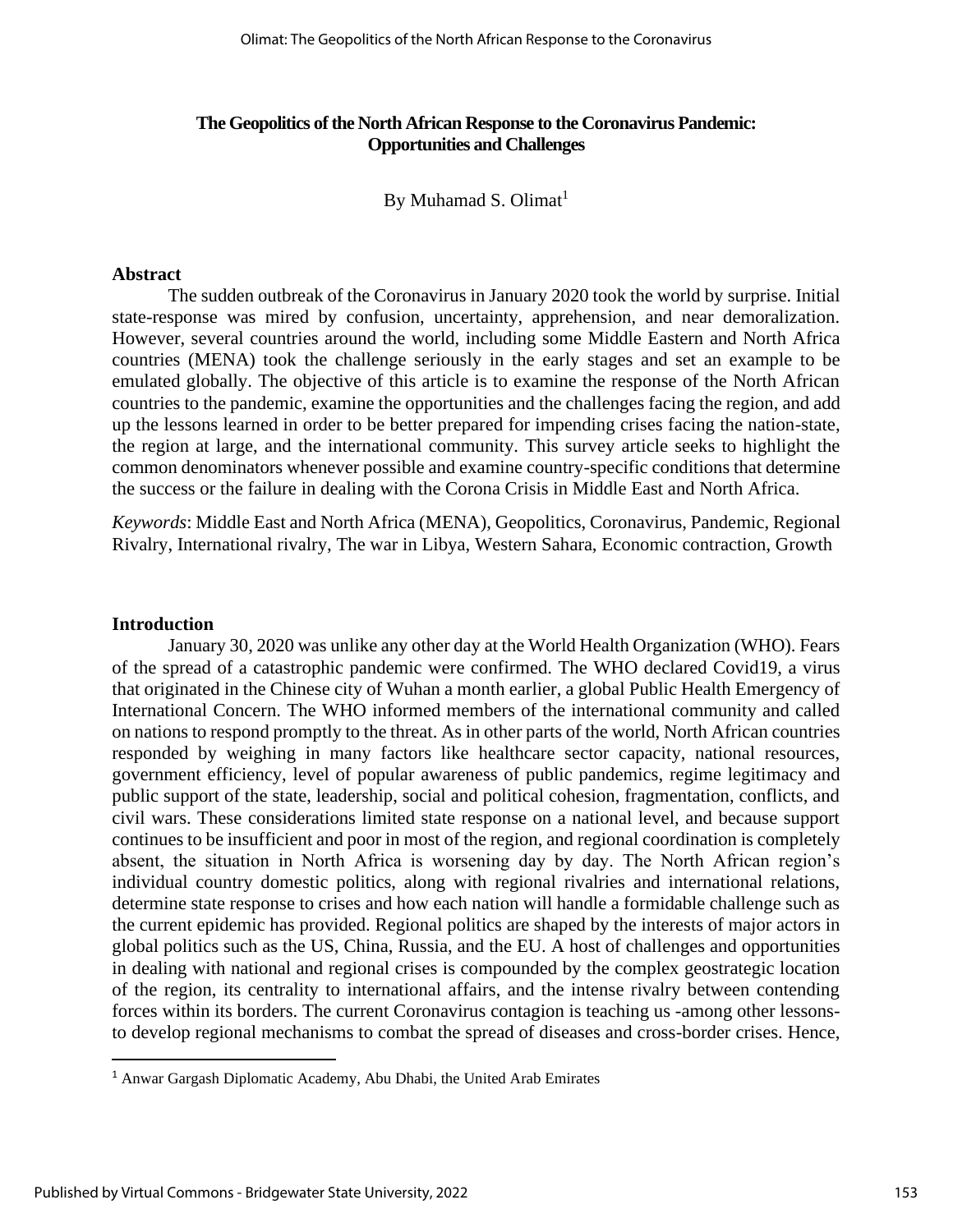regional health security needs to be a priority on the agenda of the North African countries, as it must be as such on the agenda of the international community as well. in fact, in examining the eco-political outlook of the MENA region in 2022, the Economists identified the Covid-19 as a major challenge facing the region, in addition to conflicts and wars on national and regional levels.<sup>2</sup>

North Africa is home to 246,222,458 people. It has an immense economic potential, a rich culture and history, and a strategic location. This geostrategic context played a pivotal role throughout history in shaping the modern process of state formation, and the economic development and stability of the entire Mediterranean nations and the Middle East at large. Over the past 500 years, the region was under systematic European influence, colonization, direct, and indirect rule. In fact, the bulk of its current challenges are inherent to its colonial and post-colonial experiences. Algeria, a case in point, is still suffering from its colonial legacy seven decades after the departure of French colonial rule. Algeria's lingering colonial mentality hindered the construction of a functional government, crippled the process of state formation, and failed to build a stable economy. Not only that, but currently the nation deals with the agonizing role of the military in politics, resource-curse politics, regional and international rivalry over control of the region. The combination of all these factors has deeply affected the state's ability to respond to a crisis such as the Coronavirus.

The table below illustrates the population, area, GNI per capita, real GDP annual percentage change in 2020, the size of GDP, growth rates in 2021, and forecasted 2022 growth rates, the expenditures on healthcare as percent of the GDP and per/capita expenditures on health annually. The figures below show that all countries in the region are experiencing negative growth rates. The situation is catastrophic in Libya, where war conditions compounded with the plague are bringing economic ruin to the country. But the most astounding case is Algeria, Africa's largest country, and one of the wealthiest countries worldwide, with immense natural resources, and a territory largely unexplored. It enjoyed sustained oil exports over the past seven decades that accumulated massive capital for a corrupted elite. In fact, Algeria's destitution is elite made; the wealth of a nation was deposited in the personal accounts of heads of the army, security agencies, presidents, and their entourage in Western banks in Western countries. Algeria is on the brink of bankruptcy. In 2013, its foreign reserves stood at \$92.35 billion. In 2020, they dropped to \$36.12 billion, and as such they were unable to meet the basic needs of the population for a year and a half. In 2021, Algeria's reserves are expected to drop even further to \$12,83 billion.<sup>3</sup>

Meager financial resources in the region -less than 8% at best of the GDP- were allocated to healthcare per/person when compared to developed economies, which explains the healthcare sector's inability to withstand a major crisis. The year 2021, was challenging to Algeria. The IMF's end of 2021 report highlighted the fact that, though Algeria's "economy is gradually recovering from the concomitant Covid-19 pandemic and oil shocks in 2020…the pandemic has increased Algeria's ongoing economic vulnerabilities following a succession of adverse shocks since 2014…the economy is projected to recover in 2021 and 2022, but the outlook remains uncertain and challenging"<sup>4</sup> on a regional level, the Algerian-Moroccan conflict complicated any potential

<sup>&</sup>lt;sup>2</sup> The Economist Intelligence Unit, January 2022. Middle East and Africa: What to Watch For in 2022, accessed on January 23, 2022 at[: https://www.eiu.com/n/campaigns/middle-east-and-africa-in-2022/](https://www.eiu.com/n/campaigns/middle-east-and-africa-in-2022/)

<sup>3</sup> FRED Economic Data, Algeria's Foreign Reserves, retrieved on June 24, 2020 at:

<https://fred.stlouisfed.org/series/DZAFAFARUSD>

<sup>4</sup> The International Monetary Fund, November 19, 2021. IMF Board Concludes 2021 Article IV Consultation with Algeria. Accessed on January 1st, 2022, at: https://www.imf.org/en/News/Articles/2021/11/19/pr21341-algeria-imfexecutive-board-concludes-2021-article-iv-consultation-with-algeria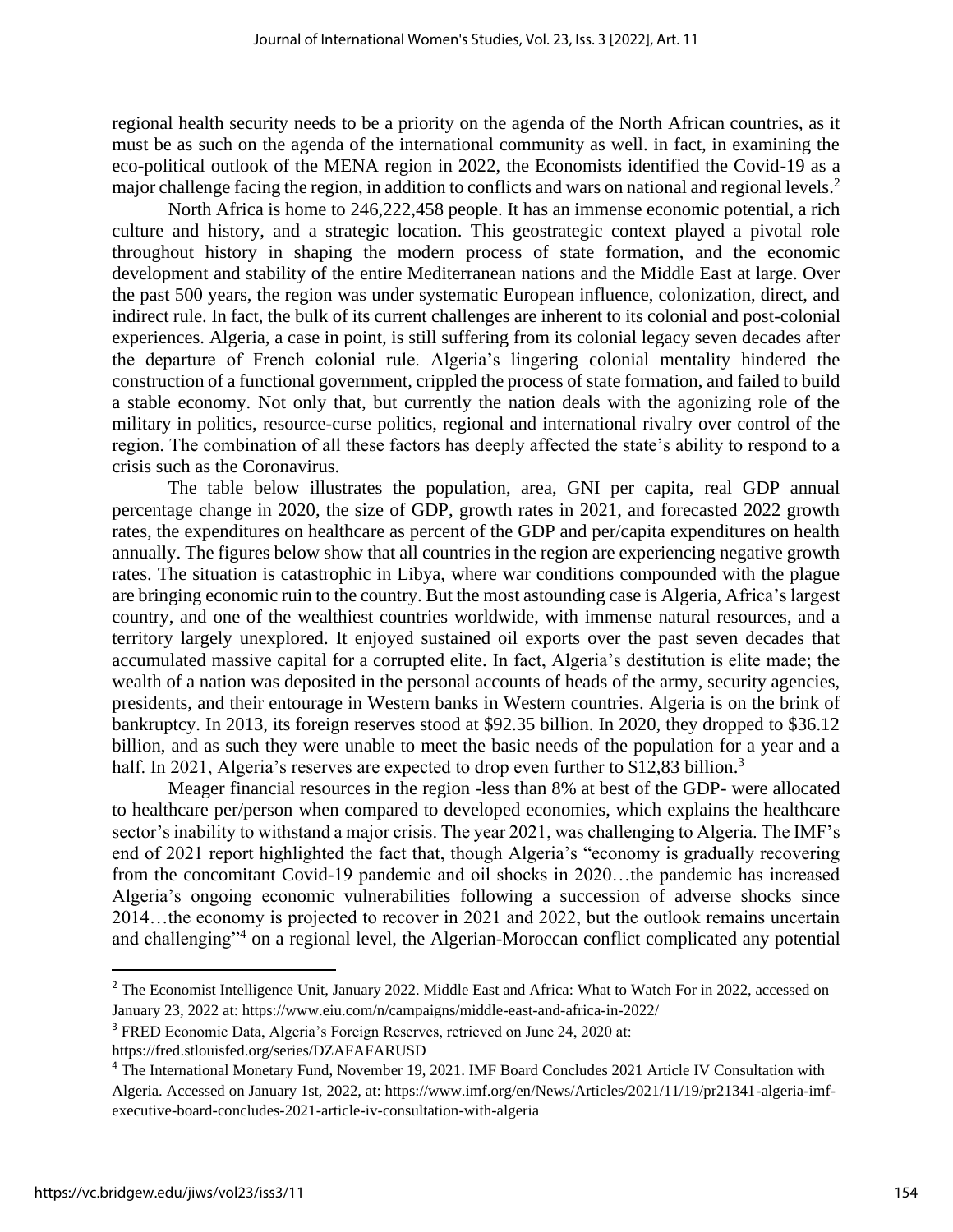regional response to the pandemic, and other major crises facing the North African region such as the war in Libya, the Western Sahara conflict, and the ongoing instability in Tunisia. Moreover, Algeria faced unprecedented ecological catastrophe in the summer of 2021, wildfires in its northern provinces. Algeria requested international support to put out the fires and mobilized national resources toward this end. Algeria accused Morocco of providing material support to saboteurs, whom Algeria accuses of setting off the fires, therefore, contributing to its decision to cut off diplomatic relation with Morocco. Algeria accused The Movement for Self-Determination of Kabylia responsible for the catastrophe (MAK), which Algeria classified as a terrorist organization.

| Country  | Populati      | Area/sq.k | GNI/P     | Real      | Econo  | Econo  | GDP in    | Total     | Per/Capita       |
|----------|---------------|-----------|-----------|-----------|--------|--------|-----------|-----------|------------------|
|          | <sub>on</sub> | m         | er        | GDP/Annu  | mic    | mic    | <b>US</b> | Expendit  | <b>Expenditu</b> |
|          | In            |           | Capita    | al        | Growth | Growth | billions  | ure on    | e on health      |
|          | millions      |           | in        | Percent   | Rates- | Rates- |           | health    | in               |
|          |               |           | US\$      | Change in | 2021   | 2022   |           | as % of   | US\$/2017        |
|          |               |           |           | 2020      |        |        |           | GDP/201   |                  |
|          |               |           |           |           |        |        |           | 7         |                  |
| Algeria  | 43,053,0      | 2.4,000.0 | 4,010     | $-5.1$    | 4.1    | 2.0    | 171.76    | 6.4       | 258.5            |
|          | 54            | 00        |           |           |        |        |           |           |                  |
| Egypt    | 100,388,      | 1,001,450 | 2,800     | $-2.0$    | 3.3    | 5.5    | 303.08    | 5.3       | 105.8            |
|          | 076           |           |           |           |        |        |           |           |                  |
| Mauritan | 4,525,69      | 1,030,700 | 1,720     | $-1.8$    | 2.7    | 4.1    | 7.89      | 4.4       | 48.8             |
| ia       | 8             | .00.      |           |           |        |        |           |           |                  |
| Morocco  | 36,471,7      |           | 3,090     | $-6.3$    | 5.3    | 3.2    | 119.87    | 5.2       | 161.0            |
|          | 66            | 446,300.0 |           |           |        |        |           |           |                  |
|          |               | 00        |           |           |        |        |           |           |                  |
| Libya    | 6,678,56      | 179,954.0 | 6,400     | $-31.3$   | 78.2   | NA     | 26.197    | $5.0*$    | 806              |
|          | 7             | 00        |           |           |        |        |           |           |                  |
| Tunisia  | 11,694,7      | 163,610.0 | 3,500     | $-9.2$    | 2.9    | 3.5    | 41.805    | 7.2       | 250.6            |
|          | 21            | 00        |           |           |        |        |           |           |                  |
| Sudan    | 42,813,2      | 1,861,484 | 1,560     | $-3.6$    | 0.1    | 3.5    | 26.156    | 6.3       | 193.8            |
|          | 37            | .00.      |           |           |        |        |           |           |                  |
| Western  | 597,339       | 266,000.0 | <b>NA</b> | NA        | NA     | NA     | <b>NA</b> | <b>NA</b> | NA               |
| Sahara   |               | $00\,$    |           |           |        |        |           |           |                  |

**Table: 1.0 Vital Statistics of North African Countries**

# **Sources:**

- IMF-Real GDP/Annual Percent Change at:<https://www.imf.org/en/Countries/SDN>
- World Bank- Population, country profile at: [https://www.worldbank.org/en/country/](https://www.worldbank.org/en/country/lib)
- GDP- World Bank in 2022, country profile at: https://www.worldbank.org/en/where-wework
- Total Expenditure on health as % of GDP and per/capita, 2017 WHO at: <https://apps.who.int/gho/data/node.main.SDGCHEPERCAPITA?lang=en>
- \* Figures for Libya, in 2014 as no statistics are reported because of the civil war.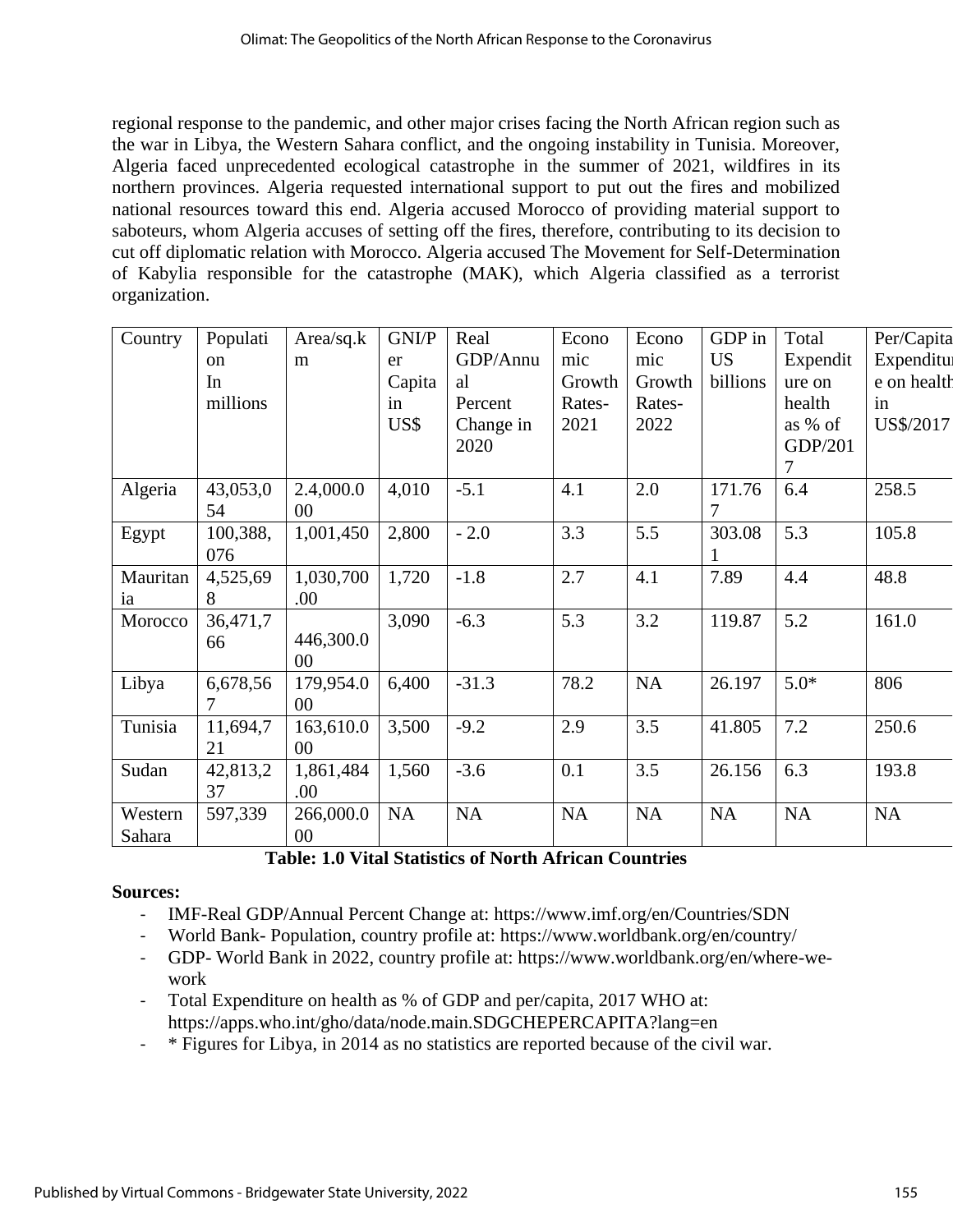Despite the regional rivalries between Morocco and Algeria, despite the gravity of the Western Saharan conflict, despite the ongoing civil and proxy war in Libya, despite the economic and internal security challenges facing Tunisia, despite the countless number of challenges facing the Sudan, despite the economic, demographic, domestic and political challenges that are facing Egypt, and despite the economic and domestic challenges that Mauritania is facing, the Coronavirus pandemics demonstrated that regional coordination is a must. Cross-border challenges such as plagues, security and economic challenges can only be dealt with on a regional level. Within this perspective, it is incumbent on the North African countries to establish the North Africa Crisis Management Center (NACMC), and The North African Taskforce for the Coronavirus Pandemic. The NACMC would be a permanent institution coordinating the response of the current crisis on issue-specific cases. The NACMC as an entity is to be entrusted with the efforts of regional coordination of the major challenges facing the region. Member states of the NACMC would establish the headquarters in Tunisia -a neutral capital, mandate handling of regional cross-border crises, and contribute to its functionality. The African Union nations might want to establish crisis management centers on a regional level, such as:

- The North Africa Crisis Management Center
- The Southern African crisis Management Center The East Africa Crisis Management Center
- The West Africa Crisis Management Center
- The Central African Crisis Management Center

The advantages of a regional response are immense. A center that deals with eight countries for example, would be more effective than one dealing with 54 countries and four territories across the continent of Africa, given the wide margin of its diversity. Countries would benefit tremendously from exchanging aid, expertise, and equipment regionally. Morocco is in a better position to provide expertise and equipment to neighboring Libya, Sudan, and Mauritania. Similarly, Egypt has medical personnel, while Algeria can provide some financial resources to build regional capacity.

Response to the Coronavirus should not be limited to the health aspect of the crisis. For instance, the region receives millions of tourists annually, and as a result it enjoys favorable economic growth. A successfully managed health crisis will have a positive spill-over effect on other sectors such as economy and culture, leading to some degree of regional cooperation and necessary to mitigate such contraction on a regional level. A united North Africa would be in a much better position to design a regional response than an individual nation could, as in the case of the Coronavirus pandemic, or the overall regional health security condition. Table 2.0 below, illustrates the spread of the virus in North African countries in terms of number of cases, deaths recovery, active, critical, number of tests, and the preparedness of the healthcare sector to withstand a pandemic.

| Table 2: Illustrates total number of cases, deaths, recovery, active, critical, number of tests |
|-------------------------------------------------------------------------------------------------|
| per/1 million, and healthcare sector preparedness to a pandemic as of January 13, 2022, in      |
| comparison with the world cases.                                                                |

| Country | Total     | Deaths | Total   | Total  |    |    | $\vert$ Critic $\vert$ Cases/1mp $\vert$ Deaths/1mp |
|---------|-----------|--------|---------|--------|----|----|-----------------------------------------------------|
|         | Number of |        | Recover | Active | al | op | <sub>O</sub> p                                      |
|         | Cases     |        | ed      | Cases  |    |    |                                                     |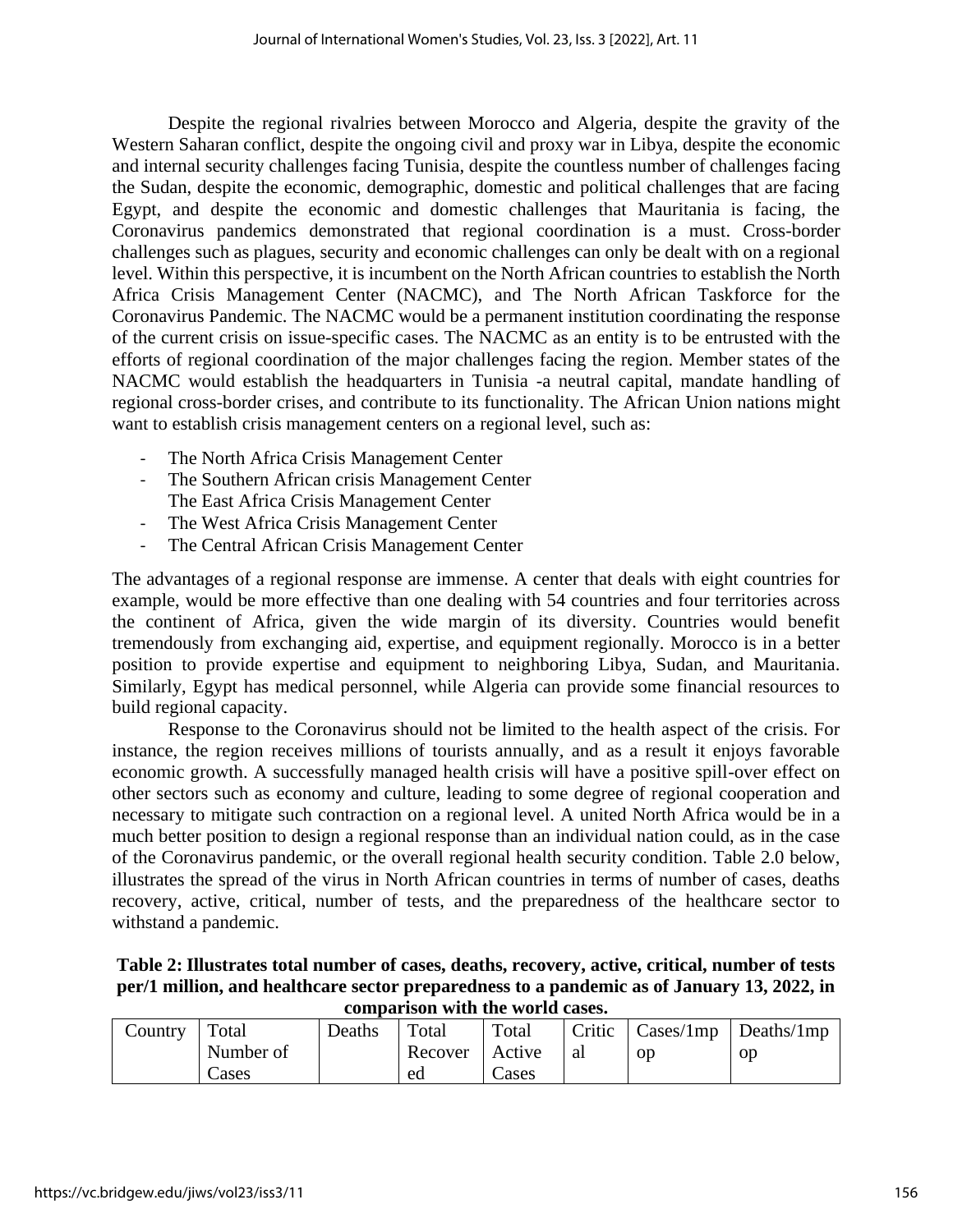| World    | 317,259,965  | 5,515,1        | 5,187,62       | 3,870,1 | 58,09     | 1,224,3 | 62.3           |
|----------|--------------|----------------|----------------|---------|-----------|---------|----------------|
|          |              | 27             | $\overline{4}$ | 10      | 8         |         |                |
| Algeria  | 223,806      | 6,372          | 153,469        | 63,965  | 122       | 3.758   | 209            |
| Egypt    | 395.688107,7 | 22.042         | 313,256        | 43.844  | 3.758     | 209     | 61             |
|          | 36           |                |                |         |           |         |                |
| Mauritan | 51,795       | 893            | 40,291         | 10,611  | 28        | 10,710  | 185            |
| ia       |              |                |                |         |           |         |                |
| Morocco  | 222,544      | 3,762          | 184,313        | 34,469  | 840       | 6,005   | 102            |
| Libya    | 395,069      | 5,813          | 382.472        | 6,784   | 129       | 56,325  | 829            |
| Tunisia  | 756,15561,11 | 25,731         | 701.142        | 29.282  | 115       | 62.972  | 2,143          |
|          | 5            |                |                |         |           |         |                |
| Sudan    | 49,096       | 3,358          | 39,663         | 6,075   | <b>NA</b> | 1,081   | 74             |
| Western  | 10           | $\overline{2}$ | 8              | 1       | <b>NA</b> | 16      | $\overline{2}$ |
| Sahara   |              |                |                |         |           |         |                |

**Sources:** This table is constructed from data provided by the Worldometer Coronavirus Tracking System at: https://www.worldometers.info/coronavirus/#countries John Hopkins University COVID-19 Tracking System at:<https://coronavirus.jhu.edu/map.html>

The North African countries scored low on the 2022 Johns Hopkins University Global Heath Security Index. The table below illustrates some major indicators that pertain to the region in terms of world ranking, index score out of 100%, income, and healthcare sector preparedness to deal with a pandemic.

| Country   | World       | Index Score/ out | Income       | Healthcare            |
|-----------|-------------|------------------|--------------|-----------------------|
|           | Ranking out | $100% -$<br>of   |              | Sector                |
|           | of<br>195   | preparedness     |              | Preparedness/pan      |
|           | countries   |                  |              | demics                |
| Algeria   | 163         | 26.2             | Upper Middle | <b>Least Prepared</b> |
|           |             |                  | Income       |                       |
| Egypt     | 153         | 28.0             | Lower Middle | More Prepared         |
|           |             |                  | Income       |                       |
| Mauritani | 163         | 26.2             | Lower Middle | <b>Least Prepared</b> |
| a         |             |                  | Income       |                       |
| Morocco   | 108         | 33.6             | Lower Middle | More Prepared         |
|           |             |                  | Income       |                       |
| Libya     | 172         | 25.3             | Upper Middle | <b>Least Prepared</b> |
|           |             |                  | Income       |                       |
| Tunisia   | 123         | 31.5             | Lower Middle | <b>Least Prepared</b> |
|           |             |                  | Income       |                       |
| Sudan     | 152         | 28.3             | Lower Middle | <b>Least Prepared</b> |
|           |             |                  | Income       |                       |
| Western   | <b>NA</b>   | <b>NA</b>        | <b>NA</b>    | <b>NA</b>             |
| Sahara    |             |                  |              |                       |

**Table 3.0 North Africa's Rating on the 2022 Johns Hopkins Global Heath Security Index**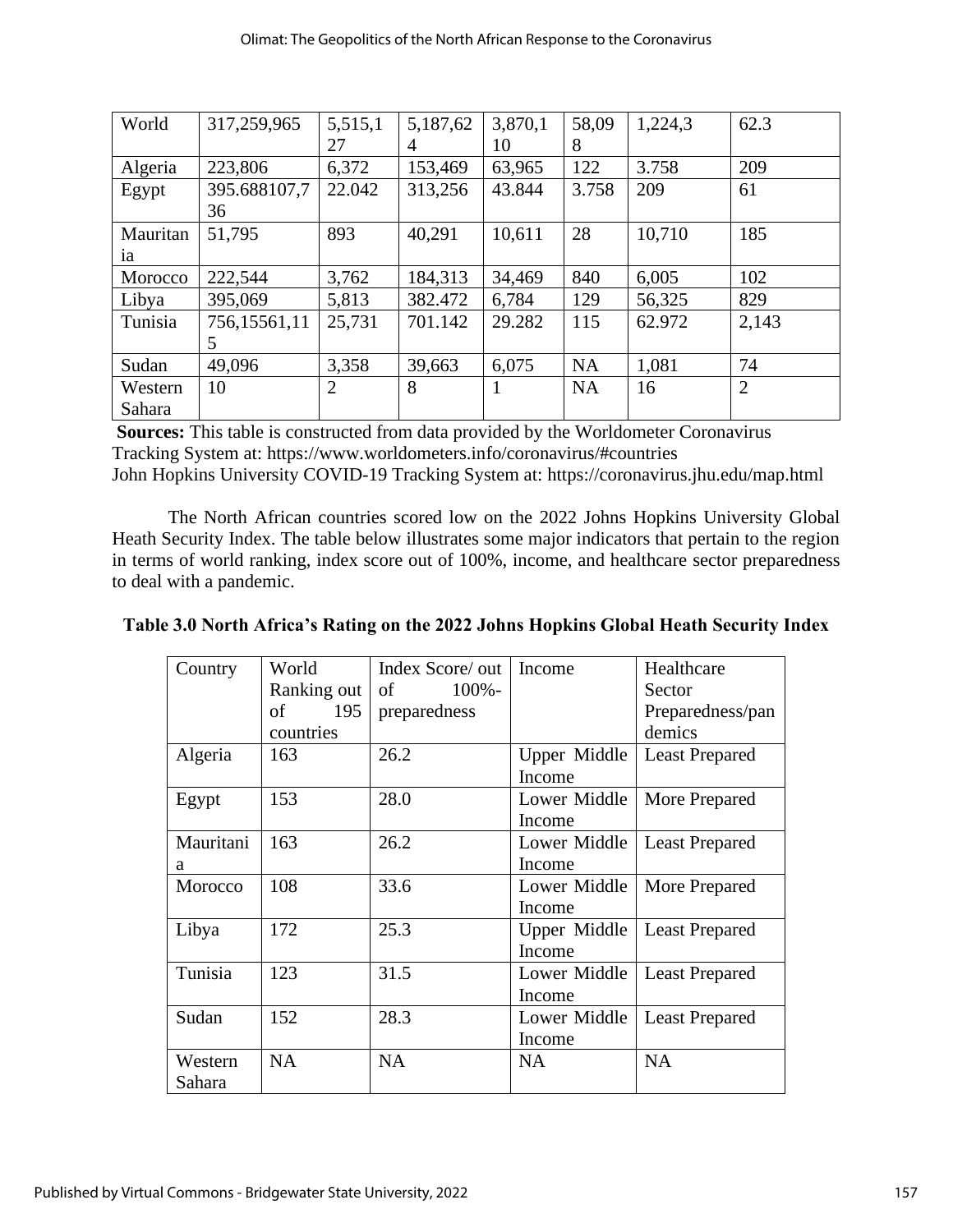**Sources**: this table is constructed from data accessed on January 20<sup>th</sup>, 2022, and provided by The Johns Hopkins-Global Health Security Index at: https://www.ghsindex.org/#l-section--map

In fact, health security cannot be separated from other vital social indicators especially in the area of education. This is another national concern during a pandemic. Covid-19 in the spring of 2021 has evidenced a great digital divide in delivering effective distance education. North African and Middle Eastern countries, even those with substantial economic resources, flopped in this attempt. Millions of children without laptops and internet connections were not able to continue their education. The alternative to internet would be to deliver education via national television stations or establish educational TV networks. The digital gap in the Middle East and North Africa, strikes the overwhelming majority of the population, not privileged children who have access to the internet and own a computer.

The table below illustrates the percentage of youth below 24 years in North Africa, and the estimated number of computers needed for these students to join distance education.

|            |             |                | $\mathbf{r}$ and $\mathbf{r}$ are operation composition in Fig. and the and the $\mathbf{r}$ space $\mathbf{r}$ |                    |
|------------|-------------|----------------|-----------------------------------------------------------------------------------------------------------------|--------------------|
| Country    | Population  | Population     | Percentage of the Youth to                                                                                      | Estimated number   |
|            | In millions | Growth<br>Rate | the National Population/less                                                                                    | of<br>computers    |
|            |             | 2019/2020      | than 24 Years                                                                                                   | needed in millions |
| Algeria    | 42,228,42   | 1.85           | 43.51                                                                                                           | 18,158,04          |
| Egypt      | 102,        | 1.94           | 51.63                                                                                                           | 52,086,300         |
|            | 130,000     |                |                                                                                                                 |                    |
| Mauritania | 4,403,319   | 2.74           | 57.27                                                                                                           | 2,521,780          |
| Morocco    | 36,029,138  | 1.20           | 43.59                                                                                                           | 15,492,529         |
| Libya      | 6,678,567   | 1.38           | 48.86                                                                                                           | 3,205,712          |
| Tunisia    | 11,565,204  | 1.06           | 37.37                                                                                                           | 4,279,125          |
| Sudan      | 41,801,533  | 2.42           | 62.95                                                                                                           | 25,916,950         |
| Western    | 597,339     | <b>NA</b>      | 55.73                                                                                                           | 328,536*           |
| Sahara     |             |                |                                                                                                                 |                    |

**Table 4.0 Population composition in North Africa and the Digital Divide**

**Source:** Population Growth Rates, World Population Review at:

<https://worldpopulationreview.com/countries/>

Percentage of youth to the national population/less than 24 years old, CIA, country profile at: <https://www.cia.gov/library/publications/the-world-factbook/>

Estimated number of computers is calculated 1 laptop/child as of the total population in millions. Western Sahara in thousands as of the population.

The table above shows the percentage of youth in national population as being the largest in Mauritania and the Sudan, estimated at 57.27% and 62.95% respectively. There are millions of children out of school in North Africa, and their ability to receive quality education is drastically compromised. North African countries are ill equipped to provide distance learning because technological platforms either nonexistent or inadequate at best. There are major challenges facing education in North Africa in the future including the improvement of internet services and networks, better computer availability and accessibility, more virtual schools, and well-equipped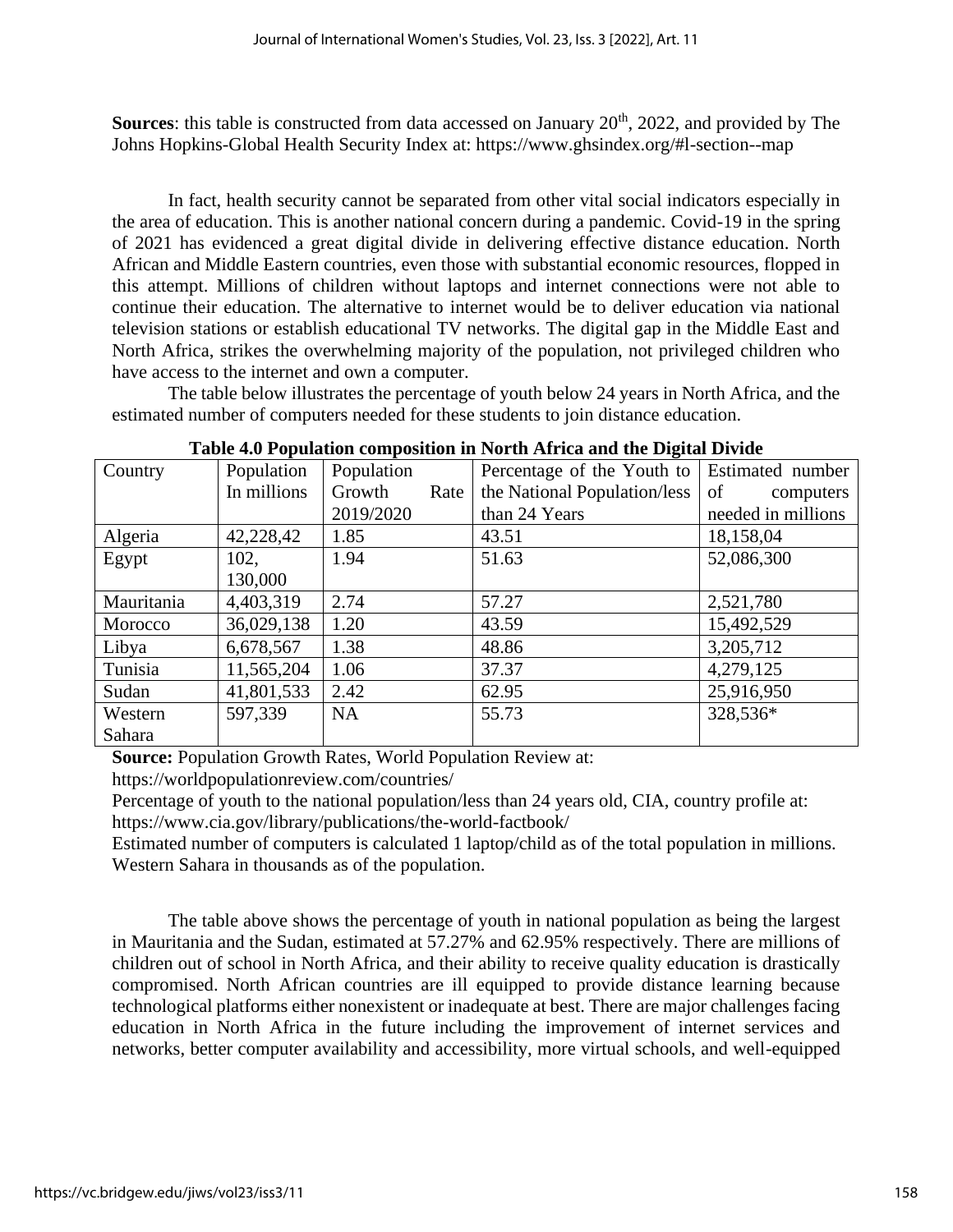and tech-savvy teachers. It is essential to state here that, "a great deal of development aid to Africa has gone into the educational sector, but with only limited success."<sup>5</sup>

#### **People's Democratic Republic of Algeria**

Algeria is the worst hit Coronavirus case in North Africa, the third after Iran and Turkey in the Middle East. In fact, Algeria has started the new year of 2022, with the Fourth Wave of the pandemic, a wide spread of the virus across the country. It also has the highest mortality rate (13%) of Arab and North African countries. Algeria's challenges during this pandemic are worsened by popular protests that have lasted over a year, by the constant conflict between state and civil society, the weak institutions of its healthcare sector, the collapse of oil prices that limit the state's financial capabilities, the economic decline, and the informal nature of its economy estimated at 57%, a digital gap and the resulting inability to provide an acceptable level of distance education, the absence of regional coordination, and a protracted conflict with its western neighbor, Morocco, over Western Sahara, and not least, the repercussions of the war in neighboring Libya.

Algeria's struggle to respond to the current crisis is the latest link in a chain of failures of the state over the past seven decades. At the heart of Algeria's predicament lies the role of military dominance in politics. Within less than three years of its agonizing independence from France, the first military coup occurred in 1965. This intervention set the stage for a cycle of violence over political successions. Algeria today confronts the same challenges of the early 1960s: it still suffers from the legacy of the post-colonial state, the conditions of state formation, political consolidation, articulating the role of the military in politics, political diversity, pluralism, and from an overall chronic crisis of legitimacy and economic accumulation.

The Algerian Revolution and war of independence is the classic case studied in modern history and literature, and a model for national liberation movements around the world. Algerians earned the respect of the world by sacrificing over three million martyrs to bring an end to French colonialism, but soon after their hope to build a unique developmental model was shattered by a military coup, followed by unprecedented squandering of national wealth, catastrophes of state legitimacy, and economic devastation.

Algeria's response to the pandemic is not only restricted by an internal environment of conflict between state and civil society, or state malfunction, but also by regional wars and conflicts. The nation is directly influenced by the civil-proxy war in Libya and the instability in neighboring Tunisia characterized by revolution, rebellions, terrorist attacks, assassinations, and political violence. Other regional crises pertain to Mali and the endless confrontation with terrorist organizations at home and in the Sahel region. However, the four-decades confrontation with Morocco over the annexation of Western Saharan territory is undoubtedly the most critical regional challenge Algeria faces. Tindouf-Algeria is home to the Sahrawi Arab Democratic Republic's government in exile, and the second home of the Sahrawi people, a community of refugees estimated at 173,600. Algeria is the main supporter of the Polisario and the Sahrawi people in their forty-year struggle for self-determination.

Most recently, Algerian president Tebboune highlighted the (un)willingness of Algeria to seek credits from the IMF in fear of pressure to compromise on key issues such as Western Sahara

<sup>5</sup> Darin Christensen and David D. Laitin, 2019. African States Since Independence; Order, Development, & Democracy. Yale University Press: New Haven, P. 35.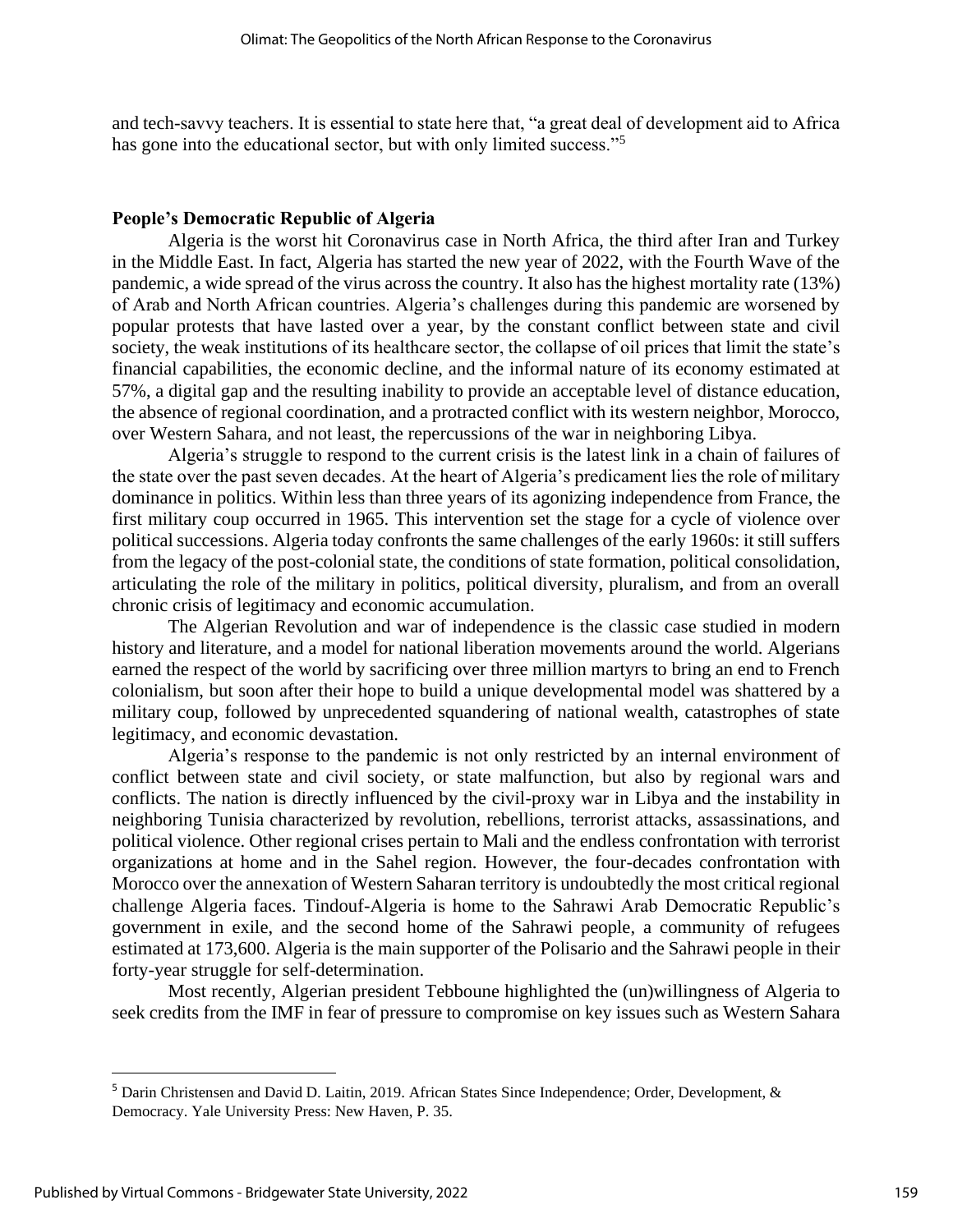and Palestine.<sup>6</sup> In its statement to the Non-Aligned Movement Virtual Summit, on May 4, 2020, Morocco accused Algeria of supporting separatism instead of dealing with the Coronavirus pandemic at home. This accusation was In response to the statement made by President Tebboune who called for an emergency UN Security Council meeting "to adopt a resolution asking for an immediate cessation of hostilities throughout the world…without losing sight of the situation in the occupied lands, as is the case with Palestine and Western Sahara." Most certainly, this statement has infuriated Morocco, which stated that, "despite the exceptional circumstance, a neighboring country continues to fuel separatism and divert resources from its population to acts of regional destabilization."<sup>7</sup> Additionally, drawing similarities between Palestine and Western Sahara on one side, and between Morocco and Israel on the other side is difficult for Morocco to swallow, to say the least.

Healthcare is the top priority challenge Algeria faces in response to Covid-19. The pitiful conditions of the nation's healthcare infrastructure, such as inadequate facilities and trained medical personnel's en masse emigration, are the outcome of decades of negligence, corruption, mismanagement, and embezzlement of public funds. It is scandalous that a wealthy country such as Algeria is unable to provide the population with facemasks, test kits, and medical gear for healthcare providers. By January 2022, Algeria ranked 173/195 on the Johns Hopkins Health Security index, with a low health security score of (26.2), with a -0.06 change since 2019. The table below illustrates Algeria's poor healthcare system and its (in)ability to respond to pandemics, 19.6% compared to the world score average of 38.4%, associated with higher percentages in health risk estimated at 51.4%.

| Algeria                            | Country   | <b>World Average</b> |
|------------------------------------|-----------|----------------------|
|                                    | Score/100 | Score/100            |
| <b>Prevention Ability</b>          | 15.3      | 28.4                 |
| Ability to Detect                  | 12.6      | 32.2                 |
| Ability to Respond to Pandemics    | 25.6      | 37.6                 |
| Health System/Robust – Sufficient  | 15.0      | 31.5                 |
| <b>Health Norms</b>                | 38.9      | 47.8                 |
| <b>Health Risk</b>                 | 49.7      | 55.8                 |
| <b>Health Security Index Score</b> | 26.2      | 38.9                 |
| Country rank                       | 163/195   |                      |

|  |  |  |  | Table. 5.0 Algeria's Health Security Index- Johns Hopkins University, 2022. |  |
|--|--|--|--|-----------------------------------------------------------------------------|--|
|  |  |  |  |                                                                             |  |

**Source:** This table is constructed from data provided by the Johns Hopkins 2012 Health Security Index at: https://www.ghsindex.org/country/algeria/

Algeria's ability to respond to the pandemic is also restricted by the popular protest known as Hirak (movement for change), ongoing since February 22, 2019, and failure to utilize the "national solidarity moment" generated by the extraordinary conditions of epidemic to articulate

<sup>6</sup> Daily Sabah, May 2, 2020. Algeria Won't Seek IMF Loan to ease Financial Woes, President Says, retrieved on June 23, 2020 at: [https://www.dailysabah.com/business/economy/algeria-wont-seek-imf-loan-to-ease-financial](https://www.dailysabah.com/business/economy/algeria-wont-seek-imf-loan-to-ease-financial-woes-president-says)[woes-president-says](https://www.dailysabah.com/business/economy/algeria-wont-seek-imf-loan-to-ease-financial-woes-president-says)

<sup>7</sup> Antonio N. Amuedo, May 7, 2020 in Atalayar, Morocco Accuses Algeria of "Feeding Separatism" and Diverting Resources to Destabilize the Region", retrieved on June 23, 2020 at[:https://atalayar.com/en/content/morocco](https://atalayar.com/en/content/morocco-accuses-algeria-feeding-separatism-and-diverting-resources-destabilise-region)[accuses-algeria-feeding-separatism-and-diverting-resources-destabilise-region](https://atalayar.com/en/content/morocco-accuses-algeria-feeding-separatism-and-diverting-resources-destabilise-region)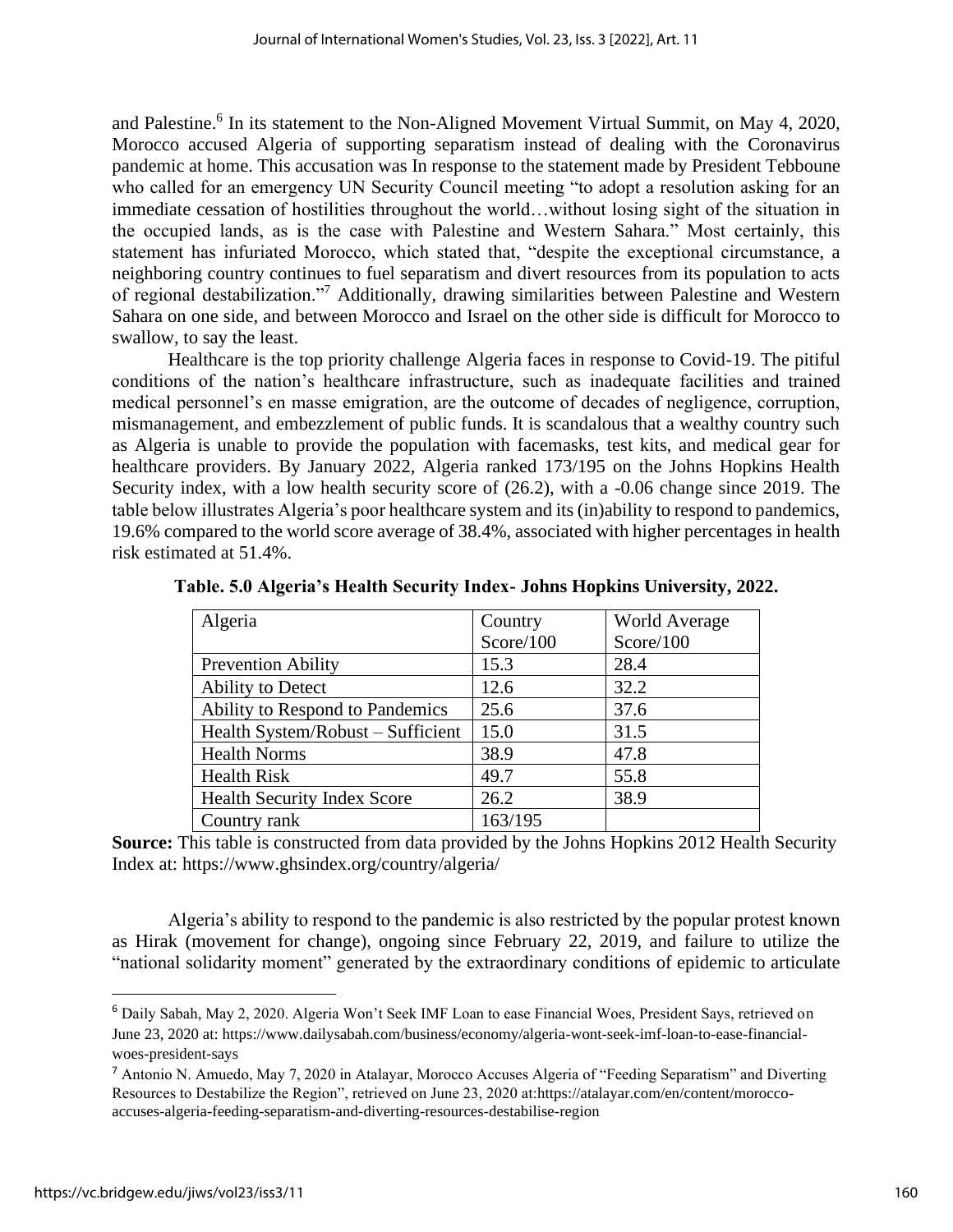a state-civil society agenda. The government is accused of taking advantage of the crisis to settle political grudges with the civil society. The security agencies' grip on power and their harsh treatment of the movement have not abated, even though the conditions of the pandemic require a national reconciliation rather than a conflict-escalation approach. The Algerian youth have been protesting consistently over a year to dislodge the military and the corrupted ruling elite that dominates politics since Algeria's independence. Their efforts were successful in forcing President Abdulaziz Bouteflika out of office and in delaying presidential elections twice, but the regime countered with the controversial presidential election of Abdelmadjid Tebboune on December 12, 2019.

Tebboune served as Cabinet Minister and Prime Minister under the Bouteflika administration. The military and the ruling elite rallied behind his election utilizing the deep state instruments for this goal. In other words, he is the product of the same regime that Hirak is attempting to topple. His election demonstrated once again that the regime continues to rely on coercion as the main instrument for legitimacy, and to pursue regional conflict escalation as a diversion method. In fact, Tebboune's election brought no solace to the ailing country; rather, it aggravated the already tense relations between state and civil society.<sup>8</sup>

COVID-19 presents a promising opportunity as well for reconciliation between state and civil society relations. Observers noticed that Algerian security agencies are taking advantage of the limitations the virus imposes to end the protest by incarcerating prominent figures in the Hirak. Some were also prosecuted in March and April, the peak months of the pandemic in the country, which made observers question the priorities of the regime. This would be a "ideal" moment for the government to demonstrate goodwill toward the legitimate demands of the movement and utilize its power for mobilization to articulate a national response to the contagion. Instead, even the Algerian general amnesty excluded those incarcerated for protesting. It has become clear that ending the protest movement is more crucial to security agencies than containing the pandemic. Authorities are convinced that the total and "renewable" periods of lockdown imposed by the state give security agencies the margin of time and space necessary to stifle the Hirak, but it is expected that the movement will gain more vigor after the Coronavirus subsides. Algeria opted for a militant course of action compared to other African and Arab countries. However, this sense of militancy on the part of the state impedes its ability to face the pandemic and mitigate its impact on the population.

Some observers described the Coronavirus as a "godsend for Algeria's government to introduce restrictive measures beyond those needed to contain the COVID-19,"<sup>9</sup> while others described the government's response as "politicization and weaponization."<sup>10</sup> During the peak of the pandemic months, early 2020, the Hirak charted for itself a social and a charitable path. It has been concentrating on delivering a positive message of social solidarity and articulating an effective methods of mass communication via social media and virtual mobilization and protest. Additionally, by promoting "virtual brainstorming debates" the movement urges deep thinking

<sup>&</sup>lt;sup>8</sup> For an in-depth analysis of the relationship between the state, civil society and external interests in Africa see Alex Thomson, 2016. An Introduction to African Politics, Routledge: UK.

<sup>9</sup> Adel Hamaizia and Yahia H. Zoubair, May 6, 2020. Algeria's Perfect Storm: COVID-19 and its Fallout. Chatham House at[: https://www.chathamhouse.org/expert/comment/algeria-s-perfect-storm-covid-19-and-its-fallout](https://www.chathamhouse.org/expert/comment/algeria-s-perfect-storm-covid-19-and-its-fallout)

<sup>&</sup>lt;sup>10</sup> Brookings Institute, March 26, 2020. The Brookings Experts on the Implications of the COVID-19 for the Middle East and North Africa at:

[https://www.brookings.edu/opinions/brookings-experts-on-the-implications-of-covid-19-for-the-middle-east-and](https://www.brookings.edu/opinions/brookings-experts-on-the-implications-of-covid-19-for-the-middle-east-and-north-africa/)[north-africa/](https://www.brookings.edu/opinions/brookings-experts-on-the-implications-of-covid-19-for-the-middle-east-and-north-africa/)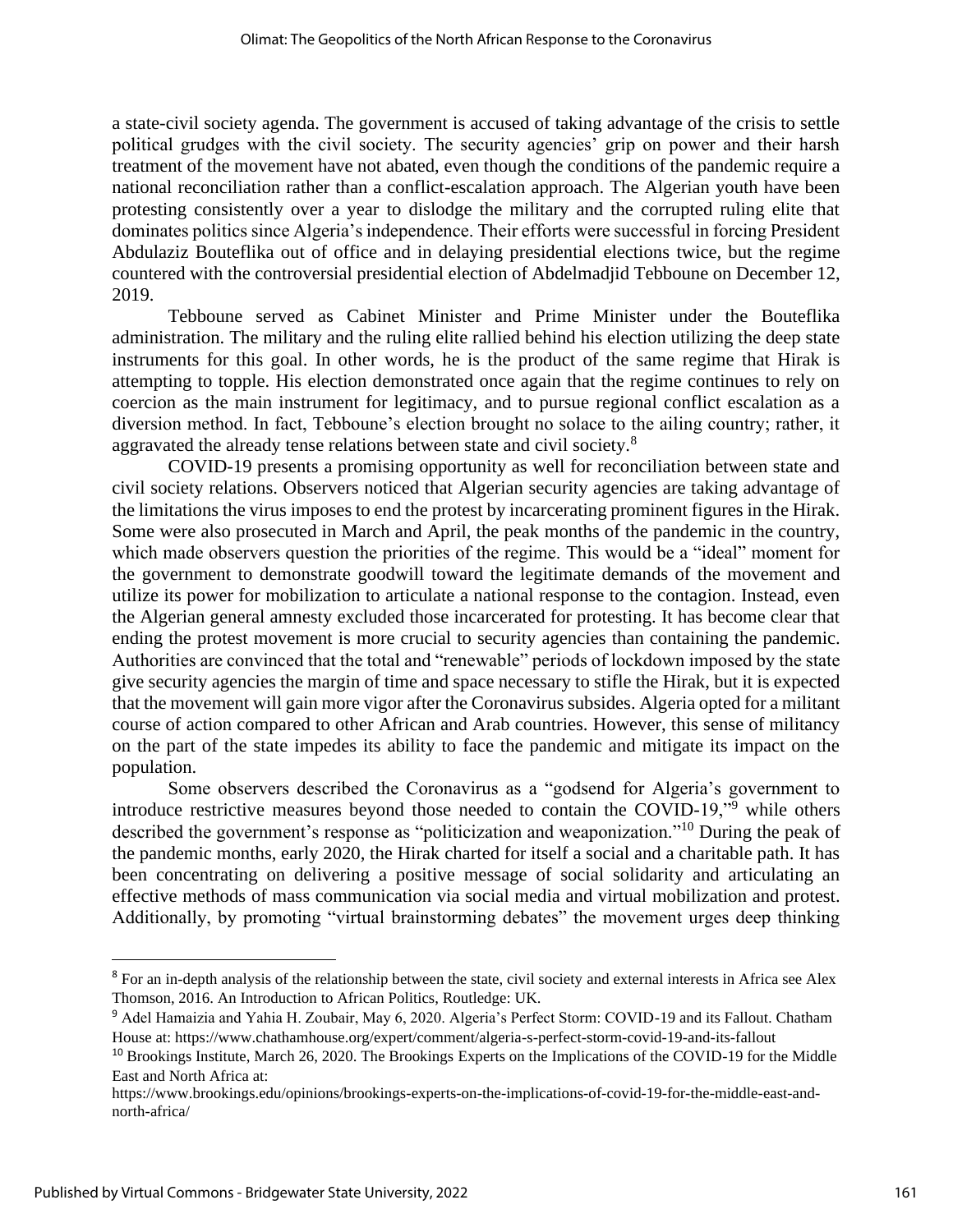and a "revolutionary reflection" period, rather than conceding, as the state wishes. The standoff between state and civil society seems to lead toward future collision rather than reconciliation. By January 20, 2022, Algeria's vaccination rate was 11% of the population despite the availability of jabs. The government reinstated the public schools' closure in its efforts to respond to the Fourth Wave of Corona in the country.

## **The Arab Republic of Egypt**

Egypt reported its first Coronavirus case on February 14, 2020 and imposed its first lockdown on March 24. In these thirty-eight days, authorities were paralyzed by the onset of a viral pandemic among a population that exceeds 100 million juxtaposed to the now highlighted abysmally inadequate healthcare infrastructure. Anxiety was growing as Egyptians were given minimal and inaccurate information on how the virus spread, how to prevent contagion, and how to treat it. The government denied the existence of the virus for over five weeks. This delay undermined the authorities' articulation and coordination of a unified multi-agency response to the infection. An alternate response could have been designed as early as January 27 when Egyptian authorities suspended flights outbound and inbound from China. A proactive approach was necessary, but in February there was still obscurity, uncertainty, and confusion for most countries in the Middle East and around the world, as nations struggled to comprehend the scope of the pandemic. Countries that lagged in quarantining the population bore a heavy toll of casualties, as in Italy, the UK, Spain, the US, and Brazil. Egypt's case resembled Italy because both countries receive millions of tourists annually. Egypt received 12 million tourists in 2019, especially European and Chinese tourists. Tourism as a sector accounts for over 10%, of its GDP annually. In fact, the early cases detected in Egypt were in the tourist industry.

Nearly six weeks from the early detection of the first cases in February, the Ministry of Health denied the existence of infections, stating that, "there are no actual or suspected cases of corona in Egypt."<sup>11</sup> This was the critical period, but this trend of denial was not unique to Egypt; Spain, Italy, the UK, and the US were in identical conditions. Had the state been more transparent, it could have put an end to the pandemic in February. The unclear and uncertain state response in the months of January, February and up to the end of March shaped the popular view of the Egyptian people about the virus and the (in)ability of the government to combat it.

Several factors determine and measure the level of efficiency of state policies in combatting the plague. First, even though Egypt have had medical schools much earlier than neighboring Middle Eastern and African countries, with a long tradition of acceptable health care service, its public healthcare system deteriorated over time. One scourge of Egypt's modern healthcare is the physician "brain drain" that bleeds out much needed expertise. A percentage estimated in hundreds of thousands of its most skilled medical doctors is practicing abroad. The country scored poorly on the Johns Hopkins 2019 Health Security Index, ranking 87/195 with an overall score of health security at 39.9. Egypt scored average and below average compared to world average scores.

| Egypt                     | Country<br>Score | World<br>Score/100 | Average |
|---------------------------|------------------|--------------------|---------|
| <b>Prevention Ability</b> |                  | 28.4               |         |

**Table. 6.0 Egypt's Health Security Index - Johns Hopkins University, 2022.**

<sup>11</sup> Maged Atef, April 30, 2020. Egypt's Bitter Options in the Face of Coronavirus. The Washington Institute at: <https://www.washingtoninstitute.org/fikraforum/view/Egypt-Coronavirus-Transparency-Response-Madbouly-Sisi>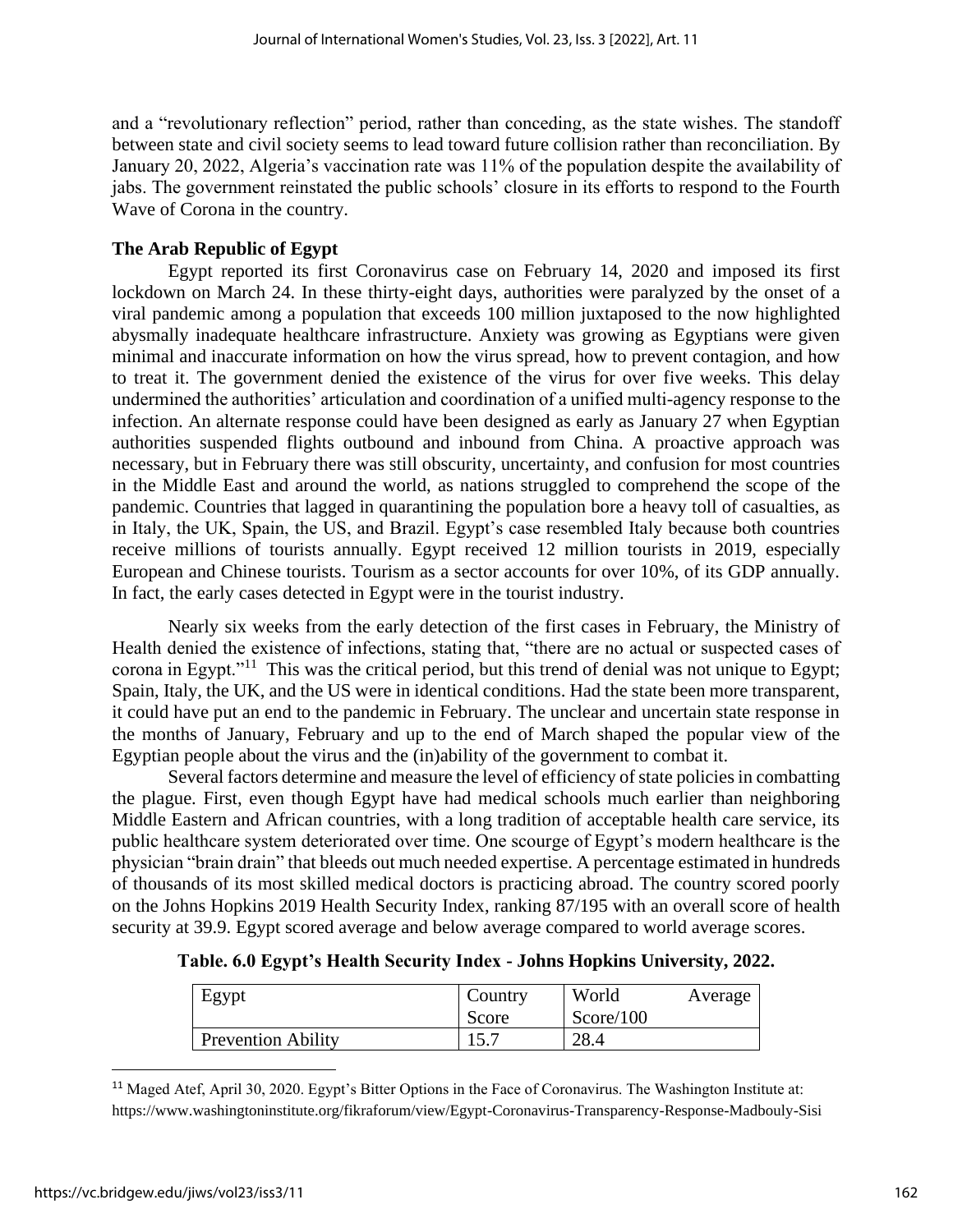| Ability to Detect               | 18.9    | 32.2 |
|---------------------------------|---------|------|
| Ability to Respond to Pandemics | 20.9    | 37.6 |
| Health                          | 18.8    | 31.5 |
| <b>Health Norms</b>             | 33.3    | 47.8 |
| <b>Health Risk</b>              | 60.3    | 55.8 |
| <b>Index Score</b>              | 28.0    | 38.9 |
| Ranking/195                     | 153/195 |      |

**Source:** This table is constructed from data provided by the Johns Hopkins 2022 Health Security Index at: https://www.ghsindex.org/country/egypt/

Secondly, neither the public or private sector, nor the military or healthcare systems individually can handle a widespread crisis. Egypt would stand a fair chance if the three parties military, public and private healthcare systems- acted in unison and worked together to articulate an integrated national approach to pandemics. Jordan and Morocco are an example of how this effort was orchestrated.

A third aspect of government response is transparency in matters related to the pandemic, especially reporting accurate numbers of infected cases. Lack of clarity bred suspicion, rumors, and societal confusion, and led to unbridled speculation on social media. Speculators were subjected to state sanctions and arrests on the grounds of undermining national unity and spreading false information. In fact, some local and international media outlets voiced concerns about the accuracy of number of cases reported in the country after the publication of a peer-reviewed article by The Toronto General Hospital Research Institute, stating that, based on its modules, Egypt had 19,130 cases while the government only reported 495 cases on March 15.

A fourth element, Egyptian society feeds on social media and on traditional sources of information like radio, TV, and newspapers, as well. Egyptian socio-popular narrative is also expressed in verbal communication, sarcasm, humor, and satirical anecdotes more than any other people in the Middle East and North Africa. This is an environment conducive for the spread of rumors and sarcasm. The government attempted to manipulate the narrative of the Coronavirus, controlling the flow of information on the number of affected cases, preparedness, resources, and combat plans. Furthermore, government media outlets denied space to alternative sources of information to avoid influencing public opinion on government response to the crisis. Transparency is a much more effective strategy. An open approach, coupled with popular national mobilization, might have yielded unprecedented positive outcomes, as Morocco, Tunisia, Jordan, Kuwait, the UAE, Bahrain, Sudan, and other countries in the Middle East and North Africa demonstrated.

Egyptians are patriotic in nature. They refer to their country as 'Mother of Mankind.' The Covid-19 crisis is a great opportunity for the government to rally the people on patriotic grounds and expand its regime legitimacy, support, and establish national reconciliation. It is a chance to tap into human resources and create a sense of social solidarity.

Egypt's poor and vulnerable are estimated to be at around 33 million citizens, one third of the entire population of the country, is hit hard by the virus. This segment relies on informal economic activities for sustenance. It is estimated that 50% of Egypt's economic activity is conducted within the informal sector, and employees in this "shadow economy" are resentful of curfews and lockdowns. They also live in crammed dwellings in marginal neighborhoods of major cities like Cairo and Alexandria, making them extremely susceptible to contracting the virus. This is yet another opportunity for the government to expand the social safety net for its most vulnerable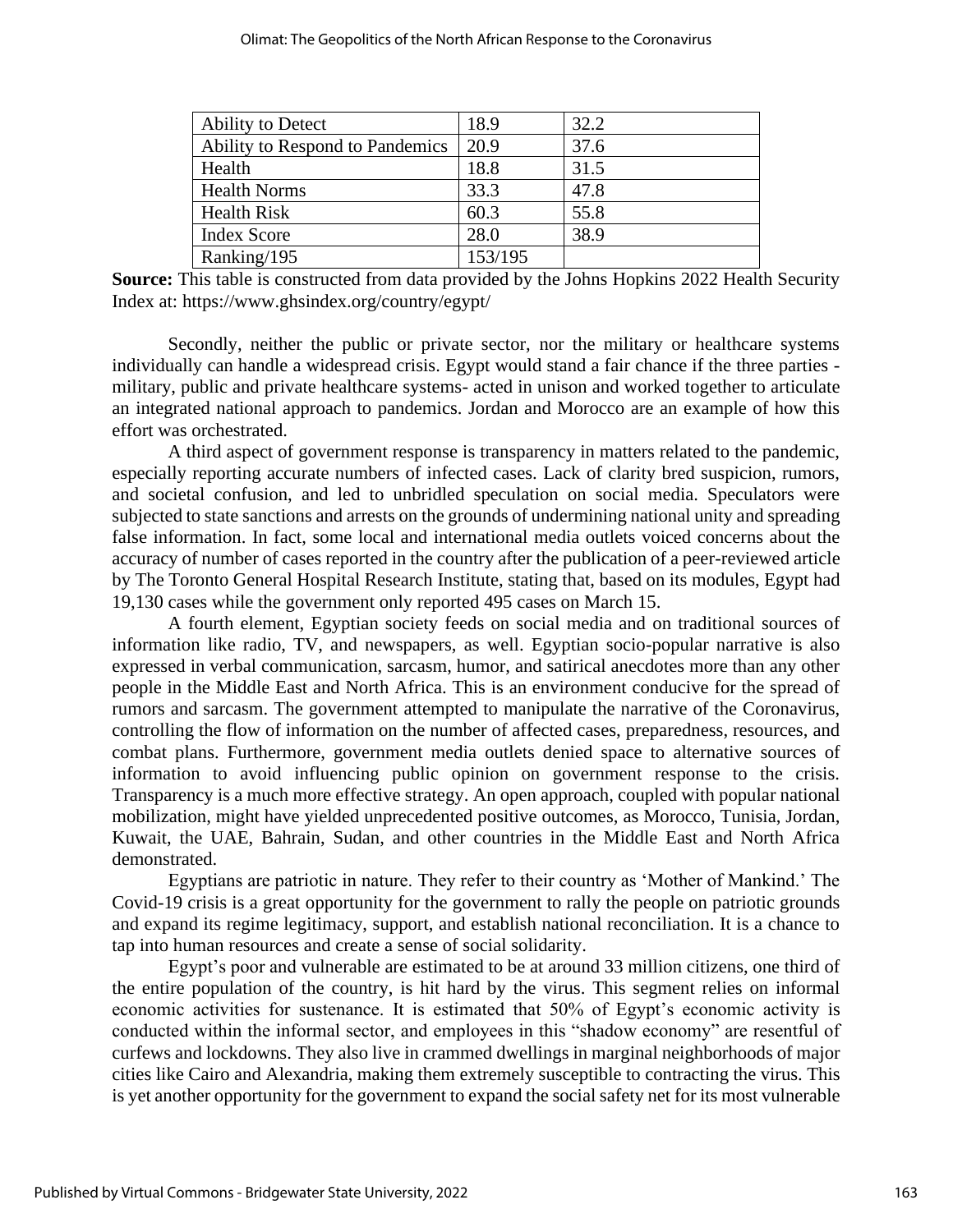citizens by providing them employment benefits, including them in the social security system and emergency assistance programs, local development programs, poverty- alleviation programs, and relief efforts. Civil society also has an opportunity to partner with the state or take the lead, especially in entirely ignored regions. In general, charitable organizations in Egypt are ahead of the government in providing some assistance to the poor. International organizations have also stepped up their programs in Egypt, especially UN affiliated agencies. The World Bank and the the World Health Organization have also provided some financial support.

The meager economic gains achieved in five years of austerity programs are now seriously compromised by the economic shutdown, by small and medium businesses going bankrupt, rising unemployment rates, and by the dwindling tourist industry. In fact, the first cases of the virus were detected in this sector. Finally, while Egypt has made significant progress in responding to the crisis, currently it is facing the Fourth Wave of the spread of the virus across the country in early January 2022. It's ability to contain the latest variant (Omicron) is limited by Vaccine-Hesitancy (VH) among the population.

#### **The State of Libya**

Libya recorded its first Coronavirus case on March 24, 2020. Libya has been torn by a decade-long civil and proxy war in which the warring factions seem currently to be more interested in territorial gains than in containing the spread of the pandemic. In fact, Eastern and Western forces have been exchanging higher than normal levels of armed reprisal, aiming at a total control of Tripoli. The war has also caused increased restrictions on the press where journalists and even medical doctors cannot report accurate statistics on the contagion in territories under the militias and the two waring governments.

An end to the war in Libya is not in sight. The broader geopolitical context of the conflict is complicated. There are domestic factors at play, a fragmented country polarized by the emergence of two rival governments, militias, and armed coalitions. The legacy of the Gaddafi regime still looms over Libya a decade after its collapse. One of the outcomes of the 2011 Libyan revolution was the abhorrent polarization of the country into four regions that are seemingly incompatible. Division and animosity make it impossible to form a national government, not to mention national cohesion, power consolidation, and a potential peace process.

European rivalry over interests in Libya is the single most detrimental factor in the prolonged conflict. The European Union fails to articulate a clear strategy toward Libya because of the incompatibility of interests among France and Italy in Libya. In fact, the two countries have competing interests and adversarial perspectives when it comes to military support to combatants. Italy is on the side of the Government of National Accord, while France strongly supports General Khalifa Heftar to protect its strategic interests -energy, resource extraction, military bases and security, and trade. Italy, a former colonial power also has similar strategic interests -energy, markets, raw materials, uranium deposits, and curbing illegal immigration.

The flawed and dysfunctional healthcare system is its second most detrimental factor. The complexity of the Libyan conflict, with unyielding geopolitical interests and a fragile healthcare infrastructure, spells disaster in combatting the spread of the Corona pandemic. Libyan militia is restricting international humanitarian organizations' efforts toward civilians. Combatants target healthcare facilities, hospitals, clinics, water sources, and power stations in total disregard for the basic needs of the population. Libya's healthcare sector is undermined by decades of corruption and mismanagement. Over the past five decades, the country also experienced a brain-drain phenomenon: the overwhelming majority of Libyan doctors, nurses, and paramedics left the country to practice in Europe, the US, Canada, Australia, New Zealand, and the Arab Gulf region.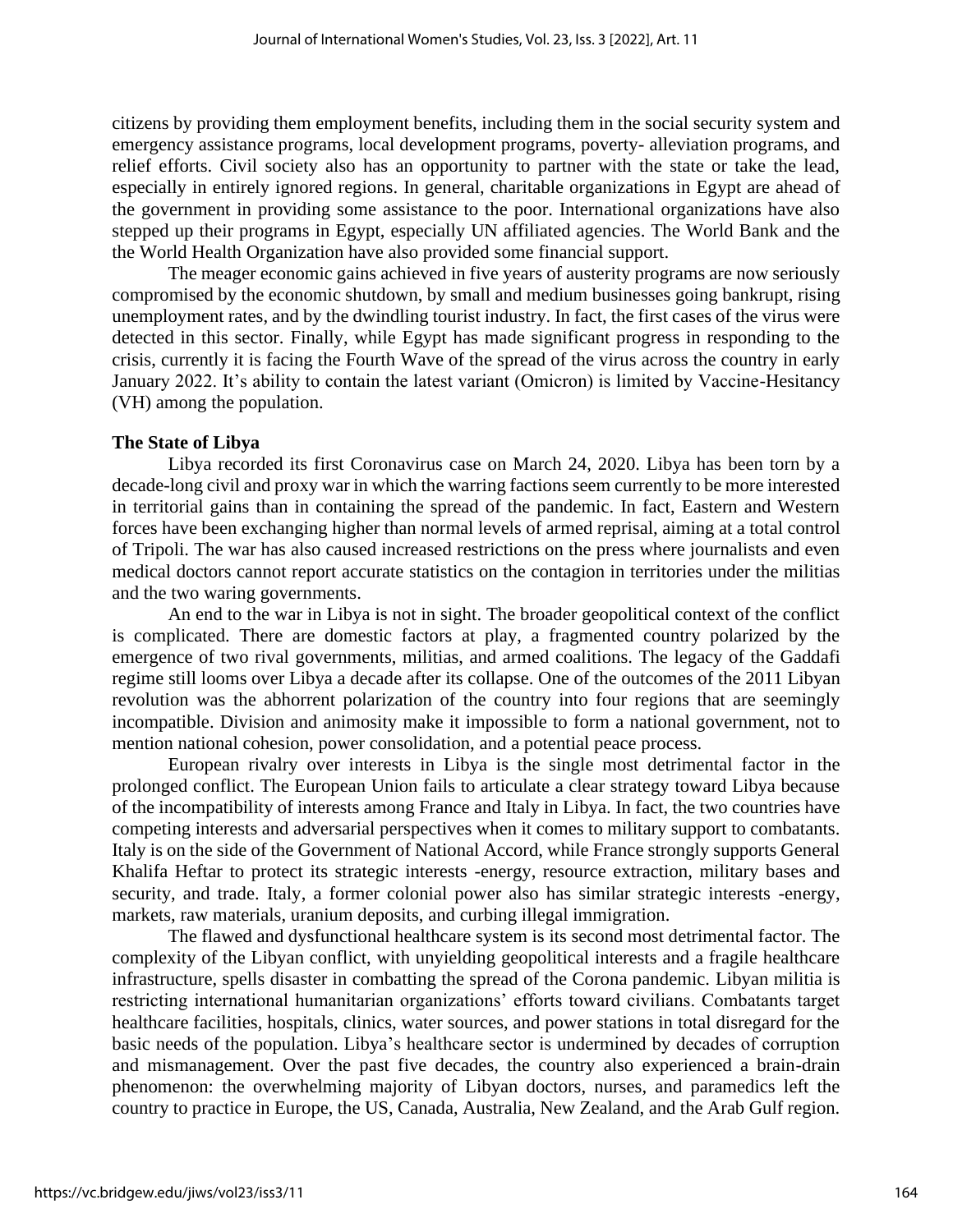Healthcare in Tripoli is already under enormous stress from war casualties. Hence, the arrival of the virus compounds that much more the need for healthcare professionals.

The table below illustrates Libya's overall ranking on the Health Security Index in all categories: 168/195, the lowest in North Africa. Its ability to prevent, detect, and respond is extremely poor and much below the average globally. This is a clear indication of the dysfunctional and fragile status of its healthcare.

| Libya                           | Country | World     | Average |
|---------------------------------|---------|-----------|---------|
|                                 | Score   | Score/100 |         |
| <b>Prevention Ability</b>       | 11.1    | 28.4      |         |
| Ability to Detect               | 28.3    | 32.2      |         |
| Ability to Respond to Pandemics | 31.1    | 37.6      |         |
| Health                          | 13.0    | 31.5      |         |
| <b>Health Norms</b>             | 31.3    | 47.8      |         |
| <b>Health Risk</b>              | 36.7    | 55.8      |         |
| <b>Index Score</b>              | 25.3    | 38.9      |         |
| Ranking/195                     | 172     |           |         |

**Table. 7.0 Libya's Health Security Index- Johns Hopkins University, 2022.**

**Source:** This table is constructed from data provided and accessed on January 13, 2022, by the Johns Hopkins-Health Security Index at: https://www.ghsindex.org/country/libya/

The systematic attacks on what remains of Libya's healthcare services, hospitals, and clinics, is in clear violation of international law. It is also a violation of the ceasefire. Probably, the most devastating factor undermining Libya's ability to pursue a peaceful path in resolving the ongoing conflict is the division between its two main regions, East and West, and the existence of two rival governments in Tripoli and Tobruk, each of which has its own policies and limitations in dealing with the Covid-19. Therefore, this political and territorial division, and the catastrophic conditions of the war create an ideal environment for the proliferation of the virus.

# **The Islamic Republic of Mauritania**

Nouakchott reported its first Coronavirus case on March 13, 2020. The country's healthcare sector is weak in nature but is exacerbated by the pandemic. The government devotion of some financial resources to the healthcare sector, to meet the challenge has resulted in an immediate imbalance in its national budget, estimated at \$370 million. That step prompted a request for and approval of an emergency loan from the International Monetary Fund estimated at \$130 million. The Corona crisis is hitting Mauritania harder than neighboring countries, given the weakness of its economy and its heavy reliance on food imports. The informal nature of its economy renders the population vulnerable at times of economic contraction and economic crises. Its 2020 growth rate is expected to be within the negative margins, estimated by the IMF at -2%. Therefore, socio-economic challenges are mounting. Mauritania scored poorly on the Global Health Security Index, ranking 157/195, in the lowest category. Its ability to prevent pandemics is very low (9.9), much below the international average. It also scored much lower on other indicators, as the table below illustrates.

# **Table. 8.0 Mauritania's Health Security Index- Johns Hopkins University, 2022.**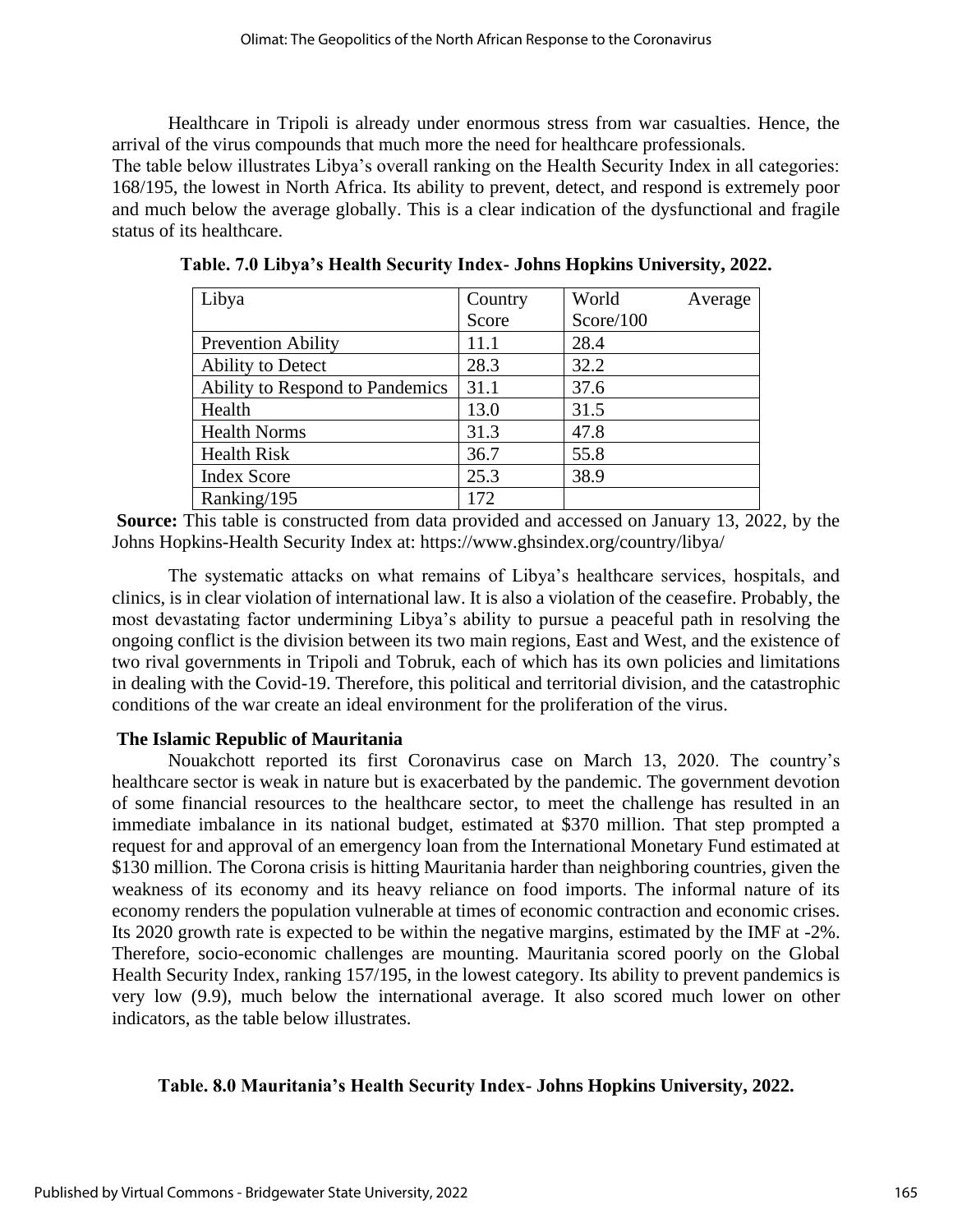| Mauritania                      | Country | World     | Average |
|---------------------------------|---------|-----------|---------|
|                                 | Score   | Score/100 |         |
| <b>Prevention Ability</b>       | 1.9     | 28.4      |         |
| Ability to Detect               | 26.7    | 32.2      |         |
| Ability to Respond to Pandemics | 28.5    | 37.6      |         |
| Health                          | 21.0    | 31.5      |         |
| <b>Health Norms</b>             | 37.8    | 47.8      |         |
| <b>Health Risk</b>              | 41.3    | 55.8      |         |
| <b>Index Score</b>              | 26.2    | 38.9      |         |
| Ranking/195                     | 163     |           |         |

**Source:** This table is constructed from data provided by the Johns Hopkins 2022 Health Security Index at: https://www.ghsindex.org/country/mauritania/

In terms of geopolitical challenges, Mauritania's main security threats originate in neighboring Mali where terrorist organizations are operating. The latest threat resulted in a wave of refugees estimated to be 1300, mostly women and children, who entered the country between February 9 and March 12, 2020. While the government quarantined the refugees and provided them with some basic needs, the potential for diseases among refugees is still high, and will most likely increment the spread of coronavirus.

Mauritania's efforts in containing the pandemic are hampered by its inability to control its borders. It needs the support of neighbors like Algeria, Mali, Senegal, and Morocco to combat the infiltration of terrorist organizations, and the high probability that they will carry the virus throughout the region. Another related security challenge pertains to Western Sahara and the absence of resolution to the conflict so far.

A third threat comes from European residents and tourists who travel back and forth between the two regions, ignoring the quarantine rules. Nouakchott deported some unruly Europeans from France and Spain. Mauritania called on the European countries to collect their citizens.

A fourth factor that limits Mauritania's ability to respond to the pandemic is monetary in nature. Nouakchott appealed to its traditional allies and friends for assistance, and the USAID provided an estimated package of \$250,000. China, France, the United Arab Emirates, and Saudi Arabia sent tons of medical equipment, masks, and protective gear to Mauritania to assist in confronting the infection. The World Health Organization is aiding Mauritania in dealing with the pandemic. It is essential to allude to the fact that, a country-specific approach is the answer for countries with deficient healthcare who are unable on their own to meet the challenge. The poor healthcare sector in Mauritania, the poor overall infrastructure, and the weakness of the state to tackle a pandemic like the Coronavirus necessitates such approach. That does not diminish the value of regional cooperation as well.

Three regional organizations can assist Mauritania in dealing with the health challenge: the Arab League, the African Union, and the European Union. The Arab League's health ministers are tapping into their financial resources and have been in contact to contain the threat in the region. Yet, a regional answer to coronavirus has not emerged. Similarly, calls for an Africa-continental approach has not materialized. The geographic proximity of North Africa to southern Europe forms one-zone for the pandemic. Clearly, the EU's priority is to deal with the infection in its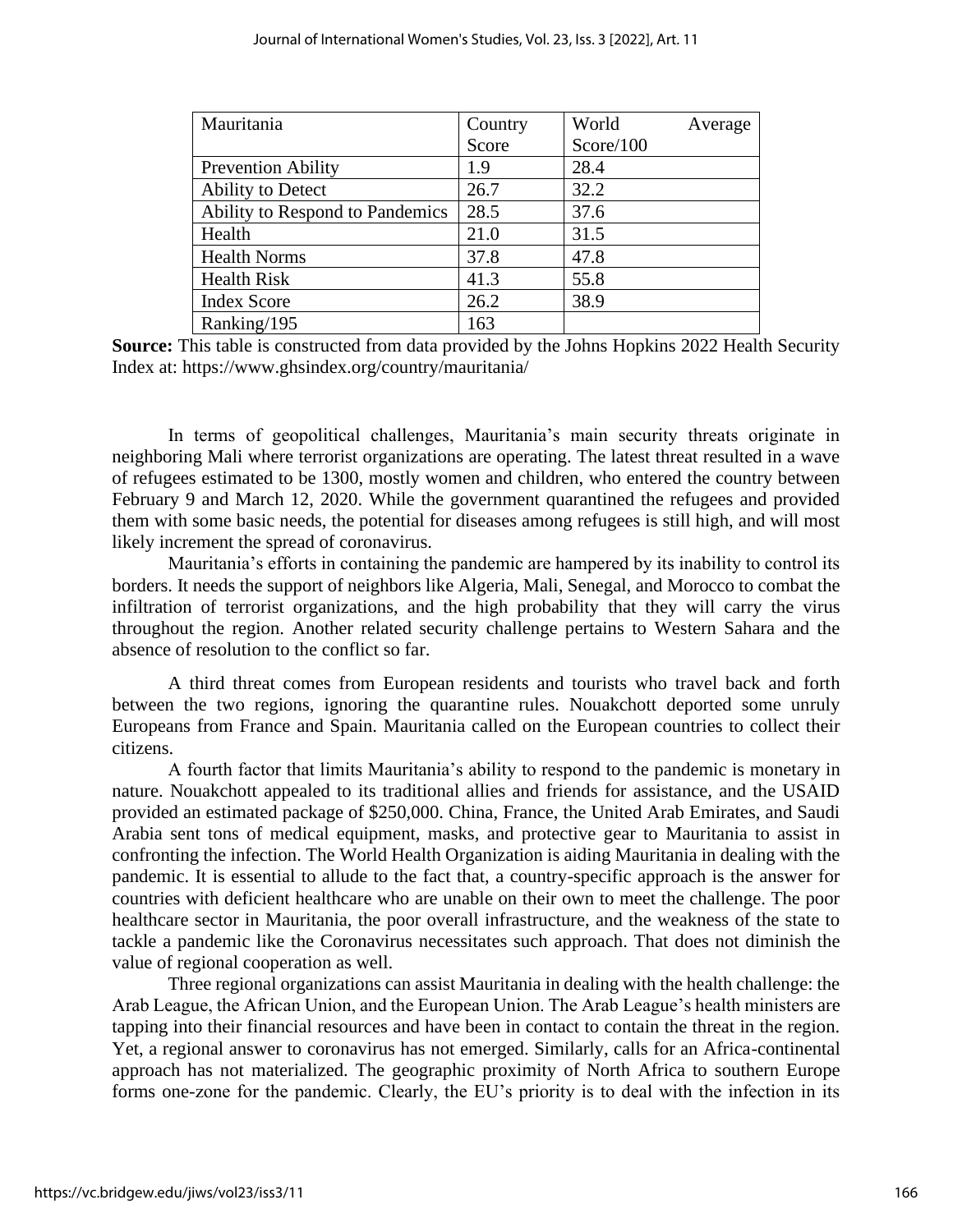territory, but the spread of the virus in neighboring regions will only exacerbate Europe's efforts to eradicate it at home.

The US, France, and China, three major international actors, should not overlook Mauritania's geostrategic location, especially under the conditions of the current crisis. The American presence in Mauritania and in the northwestern part of Africa is necessary for combatting the threat of terrorist organizations hindering the stability of the region. France is a former colonial power and a powerbroker in the country, while China has a growing economic portfolio of interests unmatched by any of its rivals. Chinese corporations are present in mineral extraction, in the construction sector, and in offshore fishing. In fact, Mauritania's coastline converges southwestern Atlantic with northern Atlantic currents creating a rich environment for the fishing industry. China signed a controversial 25-year bilateral industrial fishing agreement with Mauritania in 1991 (renewed in 2012) worth \$100 million. The agreement was forced through parliament despite opposition and popular disapproval because it debilitates Mauritania's fish reserves and threatens its local fishing sector.<sup>12</sup> Obviously, domestic, regional and international factors do hinder the ability of Mauritania to face major challenges such as pandemics. Its geopolitical environment, and inability to control its borders, represents a hurdle for the containment of Coronavirus pandemic.

#### **The Kingdom of Morocco**

The Kingdom of Morocco announced its first Coronavirus infection on March 2 and recorded its first fatality on April 10, 2020. This represents a low mortality rate compared with neighboring countries and the rest of the world. Soon after the detection of the contagion, the government implemented a crisis management plan, declared a health emergency in mid-March, provided free testing, imposed a travel ban and a nationwide curfew, and mobilized its military and security agencies to implement the directives. Additionally, the government mobilized the private, public, and military healthcare institutions to support the infected. It also pursued a transparent campaign to disseminate accurate information to the public and curb the spread of rumors. This explains the fact that, Moroccans followed government instructions, especially those towards the curfews, with some exceptions. The Moroccan Institute for Policy Analysis conducted a poll between March 14 and 19, revealed that "82% of Moroccans completely avoided leaving their homes, and 88% would not consider any form of traveling at this time."<sup>13</sup> An impressive accomplishment in a society that highly values social and family relationships.

The government of Morocco devoted 2.7% of its GDP to establish a national fund to deal with the pandemic. The King, members of the cabinet, the parliament, the business community, and the public contributed to the fund, accumulating over  $\epsilon$  3 billion. Cabinet ministers and public officials took the Coronavirus test and announced the results to the public to demonstrate transparency. Morocco's Government declared a state of emergency, pursued a campaign for social distancing utilizing social media (Facebook, Twitter, Instagram, etc.), and imposed a fourweek curfew starting March 20, 2020. Not only that, but to contain the spread of the virus in penitentiaries the government freed over 5000 prisoners of petty crimes. It also imposed a severe travel ban even though tourism contributes to the economy over 10% directly to the GDP, and up to 15% indirectly. The sector employees over 10 million Moroccans.

<sup>12</sup> Muhamad Olimat, 2014. China and North Africa

<sup>&</sup>lt;sup>13</sup> Jonathan Fenton-Harvey, March 31, 2020. Morocco's Cohesion and Solidarity is a Lesson to Us all, Byline Times at: [https://bylinetimes.com/2020/03/31/the-coronavirus-crisis-moroccos-cohesion-and-solidarity-is-a-lesson-to-us](https://bylinetimes.com/2020/03/31/the-coronavirus-crisis-moroccos-cohesion-and-solidarity-is-a-lesson-to-us-all/)[all/](https://bylinetimes.com/2020/03/31/the-coronavirus-crisis-moroccos-cohesion-and-solidarity-is-a-lesson-to-us-all/)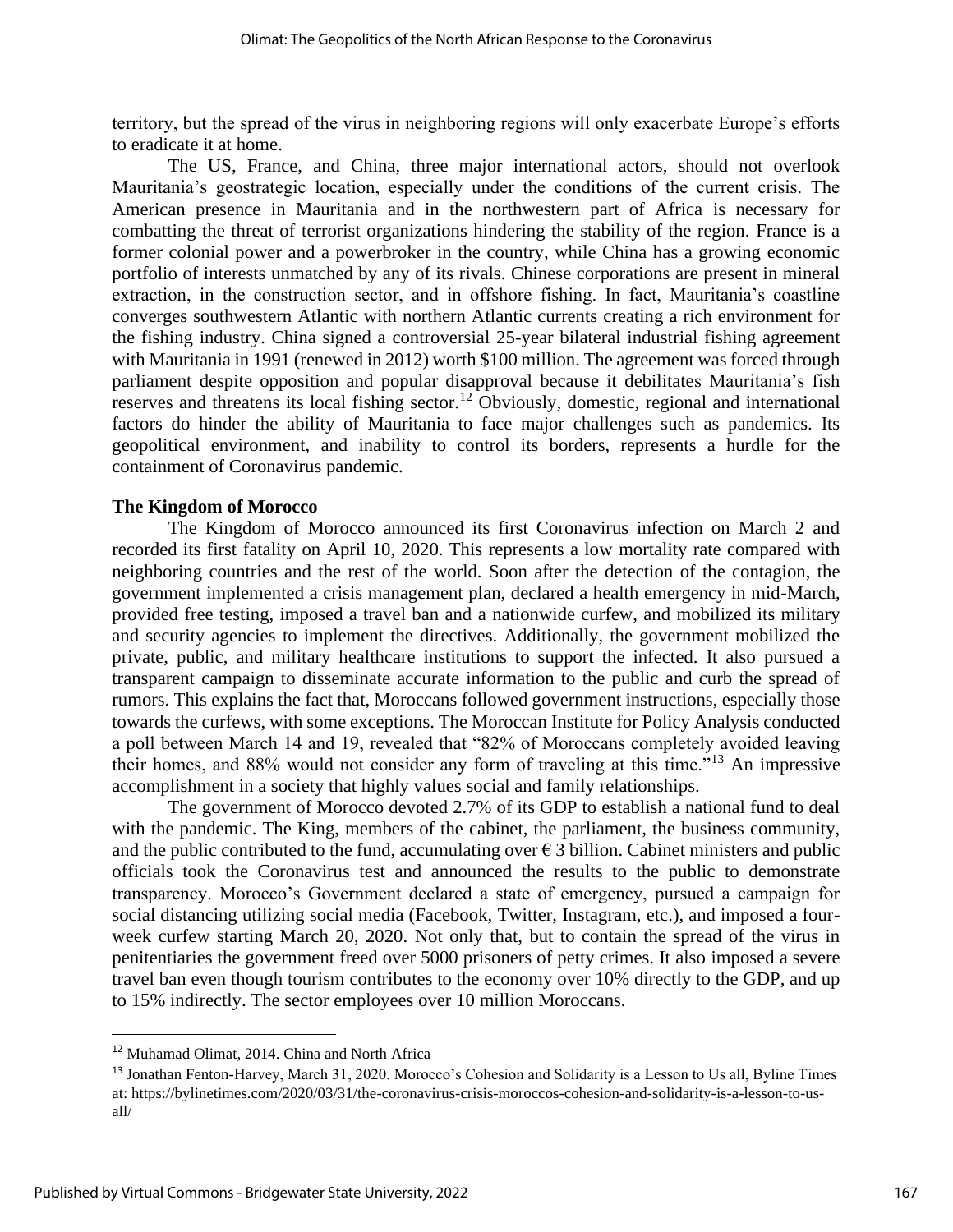Morocco's overall Health Security Index is assuring. In most categories, it is within or above the world average as illustrated in Table 8.0. Morocco scored better than any of its neighbors in North Africa, with a world ranking of 68/195. Its ability to detect and respond to the pandemic is relatively high compared to the region and the Greater Middle East.

| Morocco                         | Country | World     | Average |
|---------------------------------|---------|-----------|---------|
|                                 | Score   | Score/100 |         |
| <b>Prevention Ability</b>       | 29.3    | 28.4      |         |
| Ability to Detect               | 27.9    | 32.2      |         |
| Ability to Respond to Pandemics | 28.0    | 37.6      |         |
| Health                          | 30.8    | 31.5      |         |
| <b>Health Norms</b>             | 33.2    | 47.8      |         |
| <b>Health Risk</b>              | 52.5    | 55.8      |         |
| <b>Index Score</b>              | 33.6    | 38.9      |         |
| Ranking/195                     | 108     |           |         |

**Table. 9.0 Morocco's Health Security Index- Johns Hopkins University, 2022**

**Source:** This table is constructed from data provided by the Johns Hopkins Health Security Index accessed on January 13, 2022, at: https://www.ghsindex.org/country/morocco/

Morocco produces sufficient facemasks for the entire population, estimated at 10 million daily and has stored an estimated 50 million mask part for its strategic reserves. The government has also digitalized its emergency response, using a tracking application developed by the General Directorate for National Security.

Morocco's labor force is most impacted by the epidemic, reflecting negatively on the economy. The Moroccan Economic Monitoring Committee created a digitalized system in which informal sector laborers eligible for assistance enter their Social Security Numbers (SSN) and receive a code that enables them to withdraw an amount of money from financial institutions across the country. Laborers with SSN can access the system through their cell phone and register for future benefits with the Social Security Department. While the informal sector in Morocco accounts for 38%, the IMF stated that, "only a minority of workers are covered by social security, which also contributes to greater informality in the labor market. The current social protection system is highly fragmented."<sup>14</sup>

The pandemic is also affecting Morocco's tourist economy. Morocco received 13 million tourists in 2019. It established its legitimacy in international tourism as an attractive destination, but by March 15, Rabat announced a shutdown of its airports and ports, and suspension of inbound and outbound flights from major destinations in Europe, the Americas, the Middle East, and Africa. The closure left thousands of tourists stranded. However, step by step, Morocco managed to repatriate most of them, except those who preferred to stay in the country given the bleak outlook and quick transmission of the virus in Spain, France, and the UK. Spain, who occupies two Moroccan cities since 1492, is managing the Ceuta and Melilla border crossing, where thousands of Europeans left Morocco on ferries toward Spain and other European destinations. Special charter jets and flights were also arranged to evacuate tourists from other parts of the world.

<sup>14</sup> Babacar Sarr, Mokhtar Benlamine, and Zsuzas Munkacsi, 2019. The Macroeconomic Effects of Labor Market reform in Morocco, IMF Working Papers, P. 9.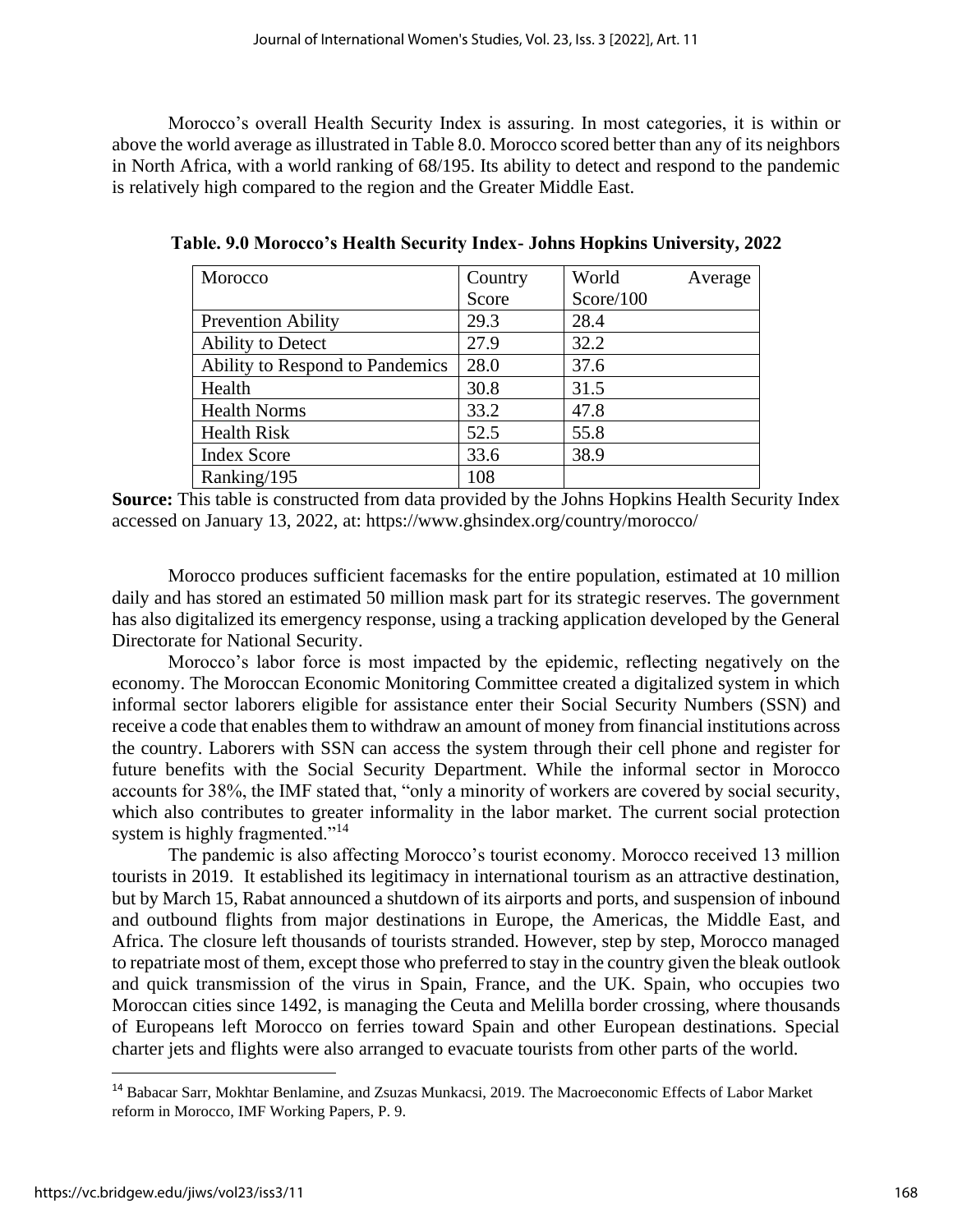Moroccans demonstrated unprecedented levels of hospitality to tourists stranded in the country. Instead of viewing the situation with a business-oriented mentality of hiking prices and taking advantage of foreigners, they opened their homes and schools to house stranded tourists, offered hotels free of charge, and provided them with shelter, food and healthcare services. While Corona has dealt the tourism and hospitality sector a blow, it is expected that it will recover within two to three years. Currently, the government is attempting to mitigate the impact of the pandemic by encouraging domestic tourism, similar to other countries such as Tunisia, Egypt, and Jordan.

Social solidarity tops the list of the Moroccan response to the pandemic. The country is witnessing a revival of "patriotism" demonstrated by citizens rallying behind the flag, the government, and the healthcare sector. This sense of patriotism is coupled with a sense of "religious" and spiritual solidarity in the holy month of Ramadan. To demonstrate social solidarity and soften the impact of the closure of mosques in Ramadan, Moroccans prayed on the roofs of their houses, reciting the holy Quran, calling for Allah to lift the pandemic in the holy month. Most notably, business owners transformed their shops to produce facial masks for healthcare workers, and average citizens donated food and aided the less fortunate. A related factor to the national campaign to counter the virus is the immediate transformation of some industries to produce health technologies necessary to combat the pandemic, like facemasks, ventilators, sanitizers, and other equipment

The King of Morocco, Mohammed VI, called for a unified African continental approach to the crisis in 2020, but Rabat's ability to lead this charge is limited by the four-decade conflict over the Western Sahara territory, its prolonged struggle with Algeria, and its dispute with Spain over Ceuta and Melilla. While the virus outbreak represents a geostrategic liability to Rabat, it may also provide Morocco with an opportunity to settle some regional conflicts and engage in a conflict resolution process with neighboring Algeria. The calamity may also worsen regional conflicts. It has led to a realignment of Morocco with Israel, and therefore, escalating the conflict with Algeria, which views such step as a major threat to its national security. Algeria has recently conducted live ammunition maneuvers viewed by Morocco as provocative and a policy of diversion from domestic crises. While Morocco made no clear indication to escalate into an all-out war, it may act under pressure from its military and security agencies, and therefore escalate the conflict leading to another unwanted regional conflict in North Africa.

#### **The Republic of Tunisia**

The first case of Coronavirus was detected in Tunisia on March 2, 2020. On the Global Health Security Index, Tunisia ranked poorly, 123/195. It also scored below world average in all categories, except the ability to respond to the pandemic, which is marginally above average, while scoring above average in the health risk category. These figures are most certainly unsatisfactory, but they are an expected outcome after decades of negligence and corruption in the healthcare system.

| Tunisia                         | Country | World     | Average |
|---------------------------------|---------|-----------|---------|
|                                 | Score   | Score/100 |         |
| <b>Prevention Ability</b>       | 21.9    | 28.4      |         |
| Ability to Detect               | 20.4    | 32.2      |         |
| Ability to Respond to Pandemics | 41.9    | 37.6      |         |
| Health                          | 13.0    | 31.5      |         |

**Table. 10.0 Tunisia's Health Security Index- Johns Hopkins University, 2022**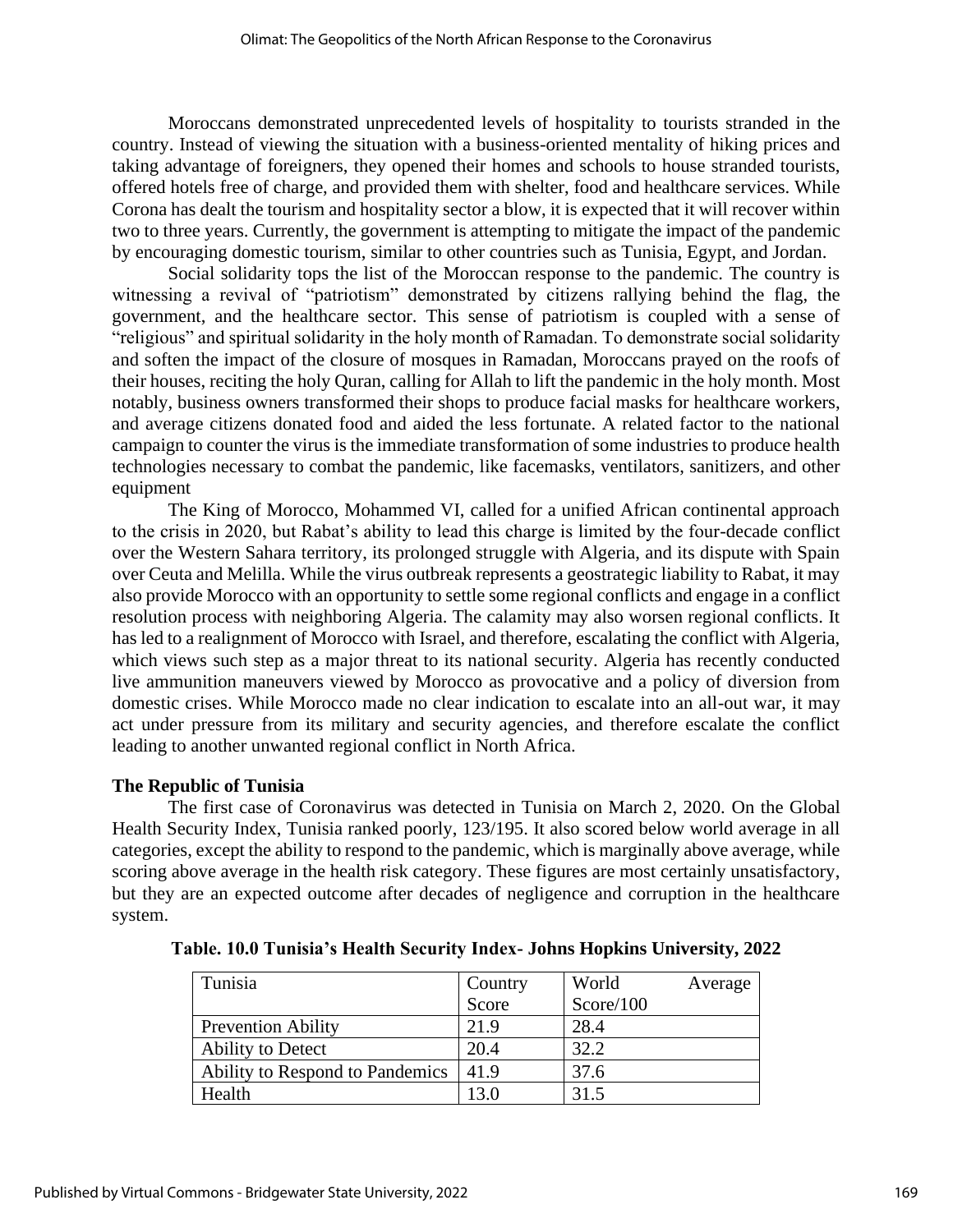| <b>Health Norms</b> | 47.8 |
|---------------------|------|
| <b>Health Risk</b>  | 55.8 |
| <b>Index Score</b>  | 38.9 |
| Ranking/195         |      |

**Source**: This table is constructed from data provided by the Johns Hopkins Health Security Index – accessed on January 13, 2022, at: https://www.ghsindex.org/country/tunisia/

Tunisia's response to the pandemic in 2020 was shaped primarily by its domestic political environment, by the socio-economic and political developments occurring over the past ten years, governed by the ongoing process of transition to democracy, a growing sense of regime legitimacy, and a vibrant civil society. It is also shaped by its parliamentary life, the relative independence of the judiciary, a professional armed force, and popular participation in public affairs. Tunisia enjoys an active and educated public opinion informed by a large segment of the cyber generation youth, and the role of an expanding middle class. The positive interaction and mobilization of these forces produced immediate results in combatting the Coronavirus.

The government of Prime Minister Elyes Al Fakhfakh assumed responsibility on February 26, 2020, an outcome of an agonizing process of coalition building and struggle among the competing political forces in the country. Soon after, and due to the "stay home" mandates, Tunisia's parliament delegated some of its powers to the executive, permitting the PM to govern by decree. The legislative sought to empower the executive to make decisions much faster to deal with the crisis. In fact, both the legislative and the judiciary transferred to virtual status, and gave the office of the executive, President Kais Saied, and the prime minister immediate power to mobilize state and society to combat the contagion. The executive has a wide range of agencies at its disposal such as the armed forces, security agencies and civil defense forces, the national Security Council, the National Coronavirus Response Authority, the Response and Rescue Organization, the National Committee for Disaster Prevention, the Response and Relief Organization, the Regional Committee for Disaster Prevention, and several other agencies.

State and civil society are working rather harmoniously, compared to neighboring countries like Algeria, Libya, or Mauritania. Tunisia established a 'virtual war room' to deal with the health crisis, and mobilized government and non-governmental organizations, scientists, and medics. Tunisian scientists developed their own respirators to meet the growing demand and manufactured reasonable quantities of facemasks. The authorities also digitalized the crisis response using E-Government to provide services for the public, as well as using the available technology of drones and robots.

The Tunisian government devoted \$850 million to tackle the social and economic impact of the crisis, expanding poverty-alleviation programs, providing unemployment benefits to eligible segments of society, reducing taxes and interest rates. However, the ability of the state to provide services is shaped by its economic outlook. It is expected that the Tunisian economy will contract by 4.3%, and the unemployment rate will rise to 25%. The government requested IMF support, which granted an emergency loan for Tunisia to deal with the Coronavirus of \$745 million. On April 20, the World Bank also approved \$35 million to boost the healthcare system in fighting the pandemic.

There are several other noteworthy aspects of Tunisia's immediate first response to Covid-19. First, Al Fakhfakh portrayed the pandemic as a "war" against an invisible enemy that threatens the nation and the world. His words were flanked by an emotional statement by health minister Habiba Zehi Ben Romdhane who broke into tears during a press conference, saddened by the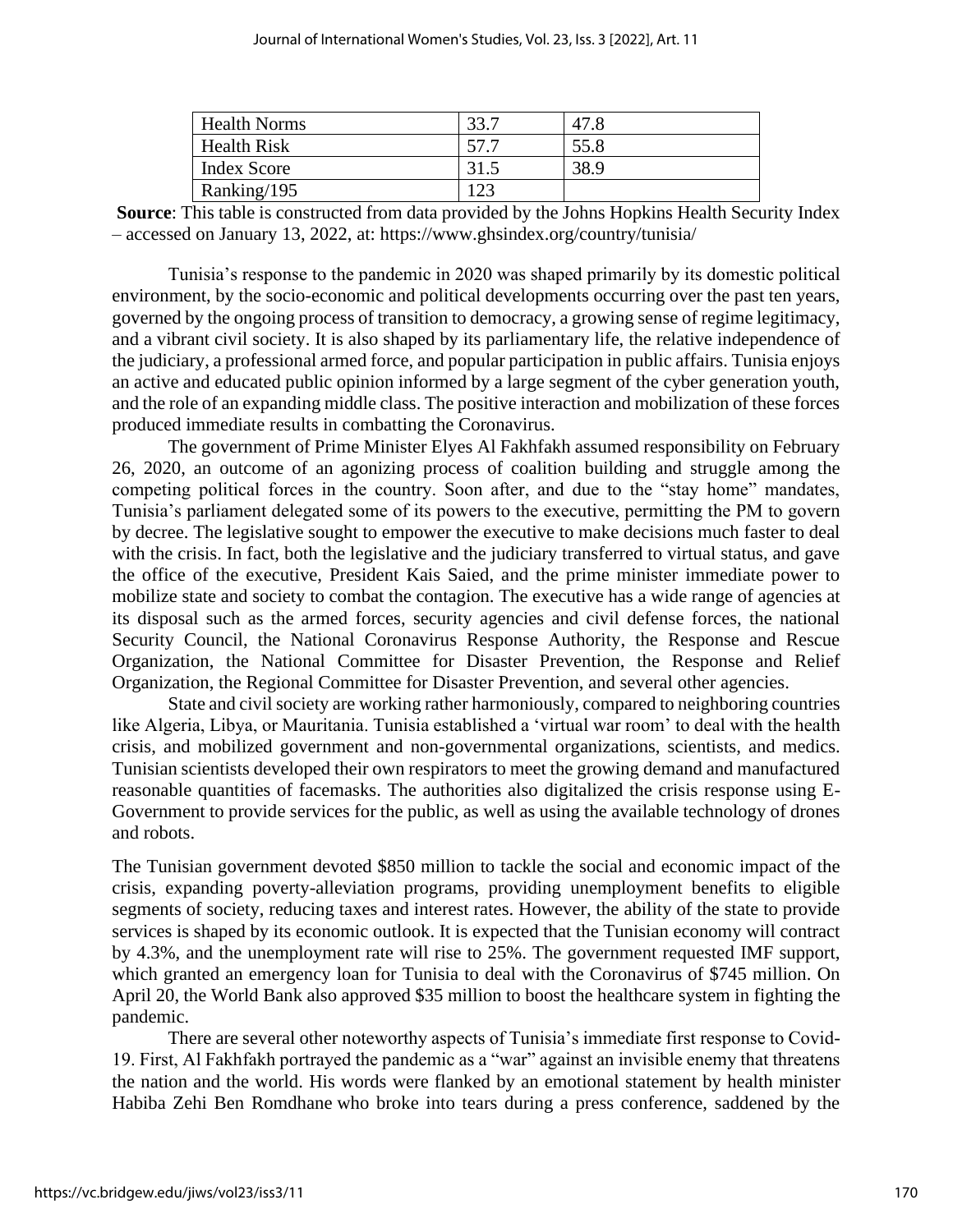growing number of early infections and deaths. Such vivid messages were bound to mobilize the public. Secondly, the state declared a strict lockdown, imposing sanctions, and arrests for violators. In other words, the leadership formed a unified front with a strategy activating financial, economic, and coercive measures to deal with the threat. A third positive aspect is the scientific slant in the mobilization process. While Tunisia is well-known for its politicization of public discourse, in this case it concentrated on the medical narrative rather than the usual political bickering and settling of political scores.

A fourth aspect is that Tunisian civil society demonstrated a strong sense of solidarity. For example, the business community activated its resources to produce facemasks, disinfectant gels, medical gear, and distributed foodstuff for the needy. The cyber generation provided hopeful messages, battled false online news, and disseminated accurate information regarding the virus.

Lastly, in terms of geopolitics, because Tunisia is located on the fault lines of an international migration route, regional conflicts, and violent extremism and terrorism. Its national government and process of transition remains fragile. Any added stress to the regional environment is bound to exacerbate such vulnerability. A case in point is the decade-long attrition and proxy war in Libya. As a result, Tunisia's national security is threatened by the increase of illegal immigration, street violence, and the growing presence of terrorist organizations, home-grown or regional. To deal with these issues, the country needs urgent support from the international community, but so far, due to the ongoing conflict between France and Italy over energy interests in Libya, the European Union, which is most affected by these forces, has only offered a fragmented response.

The above-mentioned optimism in 2020 withered away by unfortunate political developments in Tunisia in 2021. The political forces in the country continued to clash within the parliament, primarily between the Islamists and nationalists leading to a stalemate and violence. On July 25 the president suspended the parliament and centralized most of state powers and authorities strictly within the office of the presidency. Such step alarmed Tunisian and the international community of the return of dictatorship to the country. Since then, protest, clashes and violence have become part of the daily life in Tunisia. Such societal tension most certainly impacted the ability of the government to deal with the Coronavirus pandemic. By January 2022, Tunisia seems to be facing major challenges in dealing with the crisis, particular in testing, tracing, and vaccinations. Such challenges are associated with political unrests, and near economic collapse.

#### **The Republic of Sudan**

Sudan ranked 185/195 on the Global Health Security Index, marking it as one of the most vulnerable countries to pandemics, with very low ability to detect and respond to diseases. This is a natural outcome of decades of systematic corruption, and mismanagement on the side of military regimes governed the country since the 1958. Sudan was also under stringent sanctions over the past three decades, and therefore, the Sudanese healthcare system and infrastructure deteriorated incrementally. Hospitals suffered shortages of equipment, medicines, and healthcare professionals. Sudanese doctors were renowned in Middle Eastern medical establishments, and the school of medicine at Khartoum University was a source of national pride. Once the wealthiest country in the region in terms of natural resources, minerals, and agricultural potential, the Sudan went bankrupt, impoverished by a power-hungry regime that failed on every front. The Sudan falls into the WHO's category of most vulnerable countries; hence, unable to meet the Coronavirus challenge on its own. It has appealed to international organizations like the World Bank, the IMF, and donors.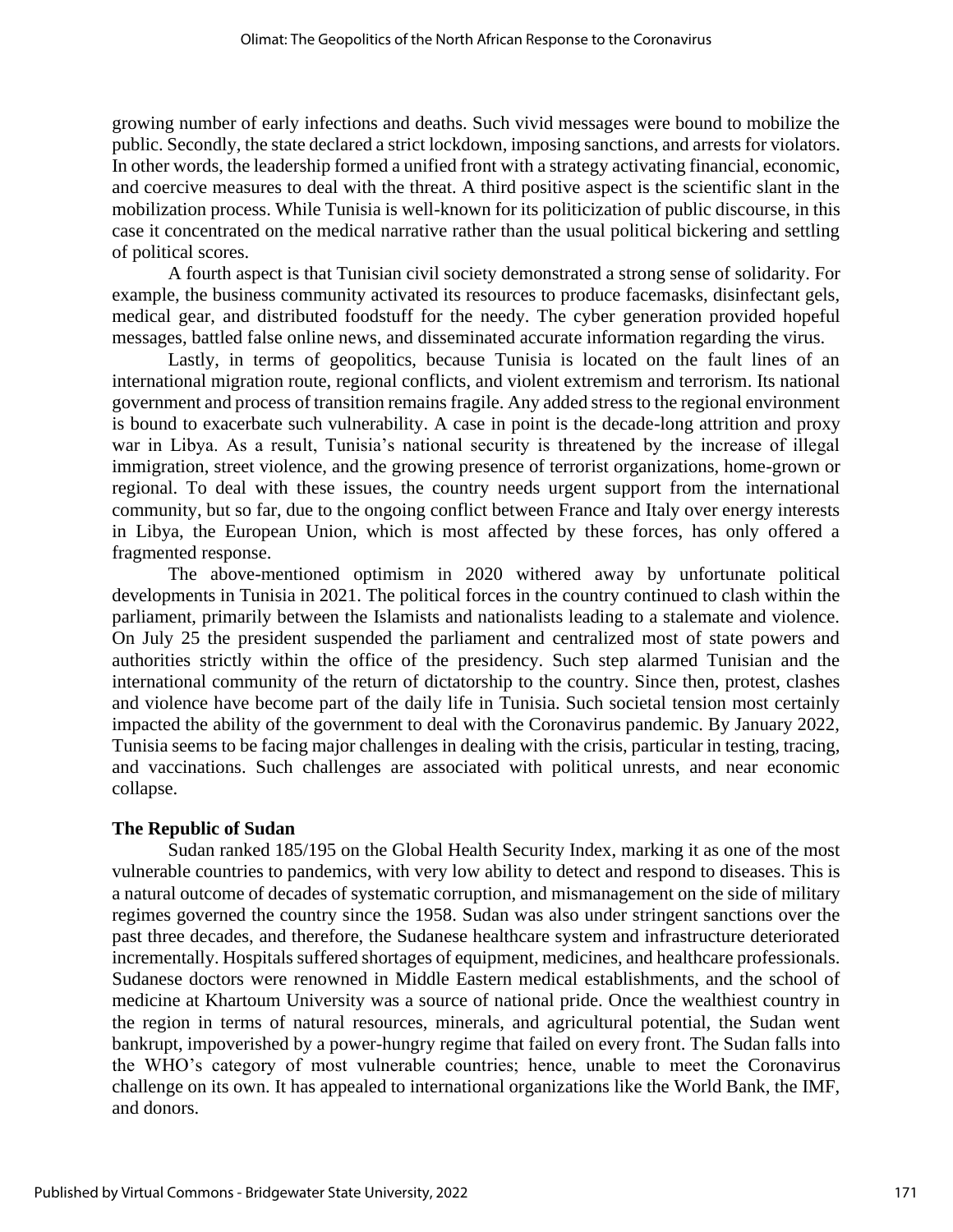| Sudan                           | Country | World     | Average |
|---------------------------------|---------|-----------|---------|
|                                 | Score   | Score/100 |         |
| <b>Prevention Ability</b>       | 22.5    | 28.4      |         |
| Ability to Detect               | 15.8    | 32.2      |         |
| Ability to Respond to Pandemics | 42.9    | 37.6      |         |
| Health                          | 12.8    | 31.5      |         |
| <b>Health Norms</b>             | 41.7    | 47.8      |         |
| <b>Health Risk</b>              | 34.1    | 55.8      |         |
| <b>Index Score</b>              | 28.3    | 38.9      |         |
| Ranking/195                     | 185     |           |         |

**Table. 11.0 Sudan's Health Security Index- Johns Hopkins University, 2022**

**Source:** This table is constructed from data provided by the Johns Hopkins Health Security Index accessed on January 13, 2022, at: https://www.ghsindex.org/country/sudan/

One detrimental situation is the Sudan's laboratory testing capacity and unavailable testing kits, one of lowest rates -150 tests per day for 39 million people. This is a terrifying figure underscores the likelihood of a much higher number of infected but undetected cases. The minimum capacity should be 40,000 test per day, nearly impossible to achieve on short notice. The WHO has an active program, and *Medecins Sans Frontieres* runs hospitals and clinics in the country. On April 22, 2020, the United Arab Emirates also provided essential support by delivering a shipment of seven tons of medical supplies, mainly test kits. This is part of the UAE's outreach efforts, where it delivered 277,000 tons of medical supplies to 25 vulnerable countries around the world.<sup>15</sup>

Understandably, the Sudan's mixed government response will determine the political future of the country. The civil government's failure to deal with the outbreak will erode its legitimacy and give the military the opportunity to accomplish the goals of the 2019 military coup. Prime Minister Abdullah Hamdouk is under scrutiny from the public, the donor community, the international and human rights organizations, neighboring countries, and leading figures in the international community. He must demonstrate a high level of leadership under the conditions of this unfolding crisis. Any wobbly response will create the impression that he is incompetent to lead, which will be detrimental to Sudan's future. The process of transition from military to civilian political leadership is attainable with the international community's support, otherwise this will be another squandered opportunity, as in 1964, 1985, and 1989 of Sudan's modern history.

Sudan's overall response to the current infectious disease is shaped by its geostrategic environment, by domestic, regional, and intentional factors. In the past two decades, The Sudan went through internal instability, rebellions, and a genocide. The recent 2019 military coup put an end to three decades of General Omar Hasan Al Bashir's corrupted military junta. Under his rule, the Sudan was reduced to a position of subservience, and placed on the list of countries that support international terrorism. A civil war led to the cessation of South Sudan in 2011, and an escalation of the conflict in Darfur led to a genocide. There were also rebellions in the eastern part of the country, with support even in the north, the center for regime power.

Sudan's economy was crippled by international sanctions imposed by the US, the EU, and the UN due primarily to the genocide in Darfur. Sudan was totally isolated from the international

<sup>&</sup>lt;sup>15</sup> The National Daily Newspaper, Abu Dhabi UAE, at: [https://www.thenational.ae/uae/government/coronavirus](https://www.thenational.ae/uae/government/coronavirus-uae-delivers-seven-tonnes-of-medical-aid-to-sudan-1.1009888)[uae-delivers-seven-tonnes-of-medical-aid-to-sudan-1.1009888](https://www.thenational.ae/uae/government/coronavirus-uae-delivers-seven-tonnes-of-medical-aid-to-sudan-1.1009888)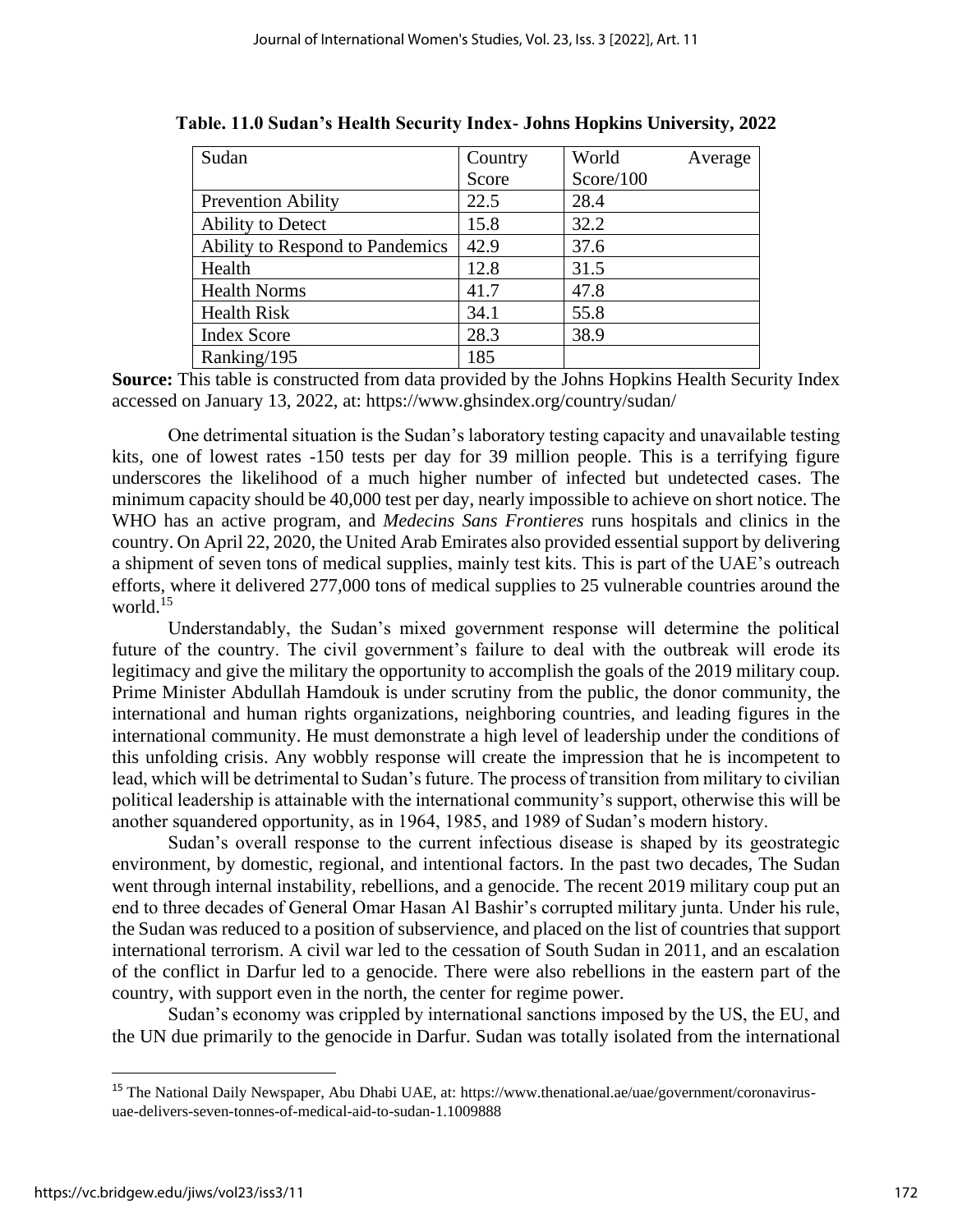community, and its circle of friends was very limited. International financial institutions excluded the Sudan from the trends of investment and growth.

The regime's most catastrophic choice was to fragment the country. Sudan's chronic crises date back to the colonial era and the post-colonial state. Colonial administrative structures, cultural differences, and a religious divide created the necessary conditions to split the country in two.<sup>16</sup> While southern forces declared beforehand their intention to preserve the territorial integrity of the Sudan, the central government produced the necessary conditions for the south to secede after a national referendum was approved by 99% of the population. The Republic of South Sudan became the latest country to join the international community on July 9, 2011. Remarkably, General Bashir joined the independence celebration representing "his" country at the festivities.

When it comes to political violence, the most devastating event was associated with the regime's response to the protest in the western region of Darfur in 2003. The demonstrations aimed to draw the attention of the state to deteriorating public services, and the abject poverty among the population. The people of Darfur demanded equal share with other regions in terms of development, employment opportunities, education, healthcare services, and infrastructure projects. Darfurian movements were "rising up against the Sudanese government's economic, political and asocial marginalization of populations living in the peripheries of Sudan and beyond the government center in Khartoum."<sup>17</sup> The regime opted for a security approach using overwhelming force against the protesters, and soliciting the support of local militia. This led to a genocide that killed over 300,000 people, according to the United Nations, after which the regime was placed under stringent international sanctions.

Sudan's regional geopolitical outlook is also challenging. Some steps to confront regional threats include its partnership with Saudi Arabia and the UAE, and its attempt to reconcile the dispute with Egypt over the border region of Halyeb. However, existentially, the threat comes from Ethiopia over the Renaissance Dam. Israel is also a security threat to the Sudan. This explains the fact that, the Head of Sovereignty Council, General Abdulfattah Al-Burhan, met with Israeli Prime Minister Benjamin Netanyahu on February 4, 2020, in Uganda. Over the past two decades, Sudan has been subjected to repeated Israeli attacks of suspected locations allegedly providing weapons to the Palestinians. The transitional government in Sudan is also convinced that improving ties with Israel, initiating negotiations, utilizing the Israeli lobby in Washington DC to influence the administration and Congress will most certainly yield positive results toward removing American sanctions.

Khartoum enjoys the support of two leading Arab countries: Saudi Arabia and the UAE. In the national interest of both countries (as well as of the Arab world), they pledged to support the political and economic transition to stabilize and develop the Sudan. UAE corporations are willing to invest in the country's agricultural sector, real estate, infrastructure, tourism, and the manufacturing sector, as well. Saudi Arabia's business community as well, is willing to invest in the Sudan. However, regional, and international support for the Sudan is critically hampered by the clashes between the civilian and the military components of the transitional authorities in the Sudan. The military's second coup in October 2021, and the resignation of the civilian Prime Minister Abdullah Hamdok on January 3, 2022, brough the country to unprecedented level of stalemate and at the brink of total collapse. Sudan's strategic location and its outlet at Red Sea

<sup>16</sup> Thomson, Alex. 2016. An Introduction to African Politics, Fourth Edition, Routledge: UK, P.47.

<sup>&</sup>lt;sup>17</sup> Herr, Alex (Editor), 2020. Darfur Genocide: The Essential Reference Guide, ABC-CLOIO, LLC: CA, P. xvii.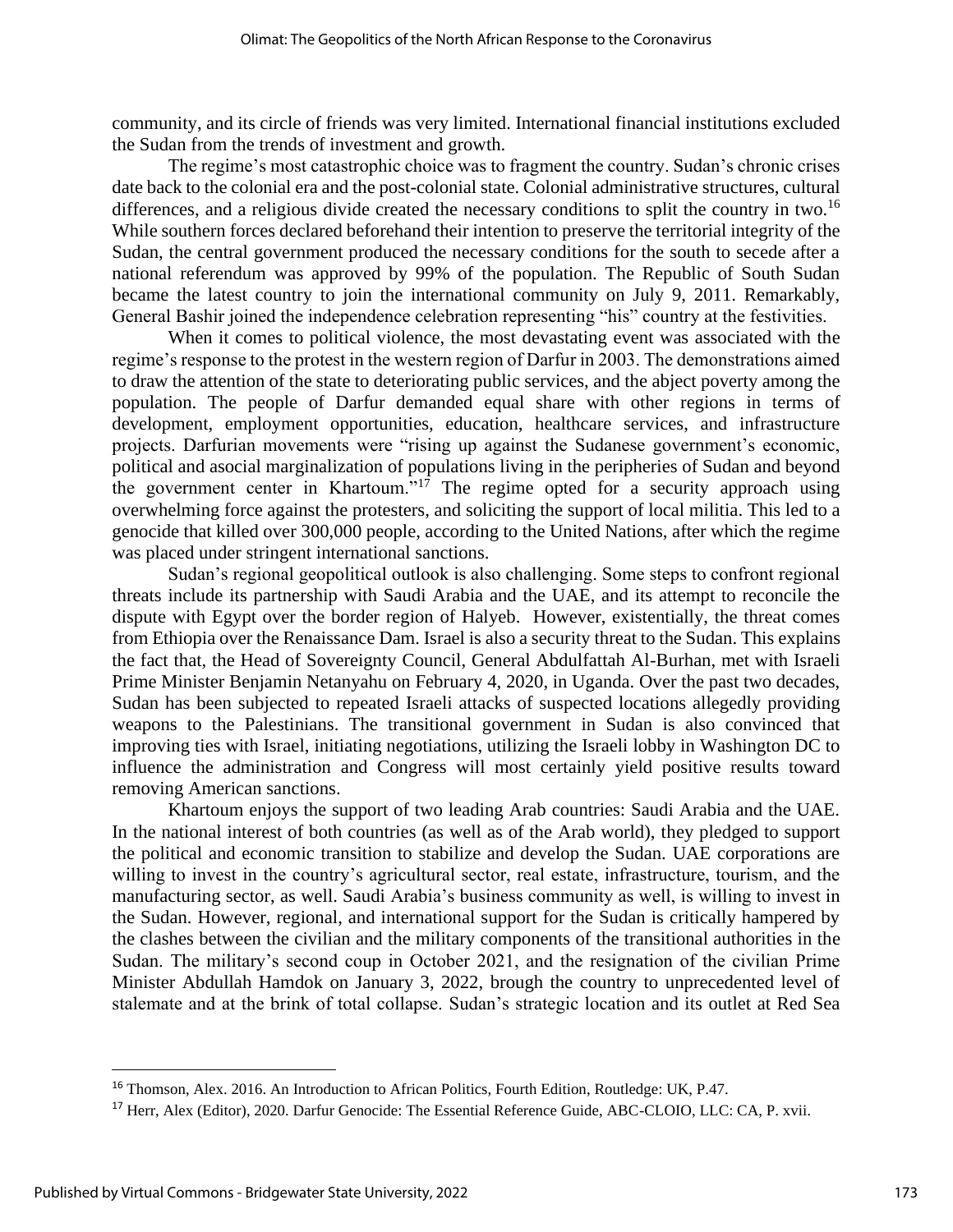provides the opportunity to play a vital role in the development of the region, in the Central and northern African regions, and throughout the continent.

#### **Sahrawi Arab Democratic Republic or, The Western Sahara Region**

Western Sahara is a disputed region, according to the United Nations. Most of the territory is under Moroccan rule, while 10% is under the rule of the Sahrawi Arab Democratic Republic (SADR). The leading national liberation movement Polisario (from the Spanish abbreviation of Frente Popular de Liberación de Saguía el Hamra y Río de Oro) acts as a well-organized government with a head of state, a cabinet, ministries, and departments. This organizational structure is unique to the Sahrawi people. In fact, the Sahrawi population of 163,600 has lived in the Tindouf Refugee Camp in Algeria, across the border from Western Sahara over the past 45 years.

In 1976, upon Spanish decolonization of the territory, Polisario declared the new Sahrawi Arab Democratic Republic (SADR), and over 85 countries recognized its independence. On February 22, 1984, SADR became a member of the Organization of the African States (OAS). The King of Morocco, Hassan II, objected to the independence of Western Sahara, withdrew from the OAS the same year, and called upon the people of Morocco to march into the territory. Accordingly, 350,000 Moroccans entered the region in what became known as the Green March. This step antagonized the OAS, Algeria in particular, and many other countries around the world. The United Nations attempted to resolve the conflict as early as 1976, a process that culminated with the establishment of the UN Mission for the Referendum in Western Sahara (MINURSO) in 1991.<sup>18</sup>

The current Coronavirus pandemic represents both a challenge and an unprecedented opportunity to resolve the conflict. A closer cooperation between the parties could mitigate the impact of the outbreak on the Sahrawi people, both in the Tindouf Camp and at home. The camp urgently needs medical equipment and resources. The UN has recently appealed for financial support, requesting \$15 million to meet the urgent needs of the refugees.

The disease provides opposing parties the opportunity to show goodwill and work together to meet the urgent needs of the suffering Sahrawi refugees, and not least, to demonstrate willingness to resolve once and for all the conflict that has divided this part of Africa over four decades. Proposals for a resolution are already on the table, but they are still antagonistic. Morocco advocates autonomy within the kingdom, while the Polisario and Algeria advocate for independence and self-determination. A resolution will most certainly bring about an unprecedented level of regional cooperation between Algeria and Morocco. Its spillover will affect North Africa and the Middle East as well.

If reconciliation does not happen now, there is the possibility of conflict escalation. The Polisario, sole representative of the Sahrawi, recently expressed its disappointment in the role of the UN and the international community in resolving the conflict peacefully. The UN has never been able to resolve this conflict through UN resolutions, like a referendum for self-determination. Morocco claims sovereignty and has recently made some gains toward the legitimization of its control over the territory. Since the return of Morocco to the AU in 2017, several African countries opened consulates in the Western Saharan capital Laayoune, while many other African and Arab countries reject Morocco's claim such as South Africa, Kenya, Botswana, Ethiopia, Libya, Mali, and Namibia. Algeria proved its unwavering support of the Sahrawis over the past forty years, and

<sup>&</sup>lt;sup>18</sup> For more information on the UN's mission in Western Sahara check the website of the MINURSO at: <https://minurso.unmissions.org/background>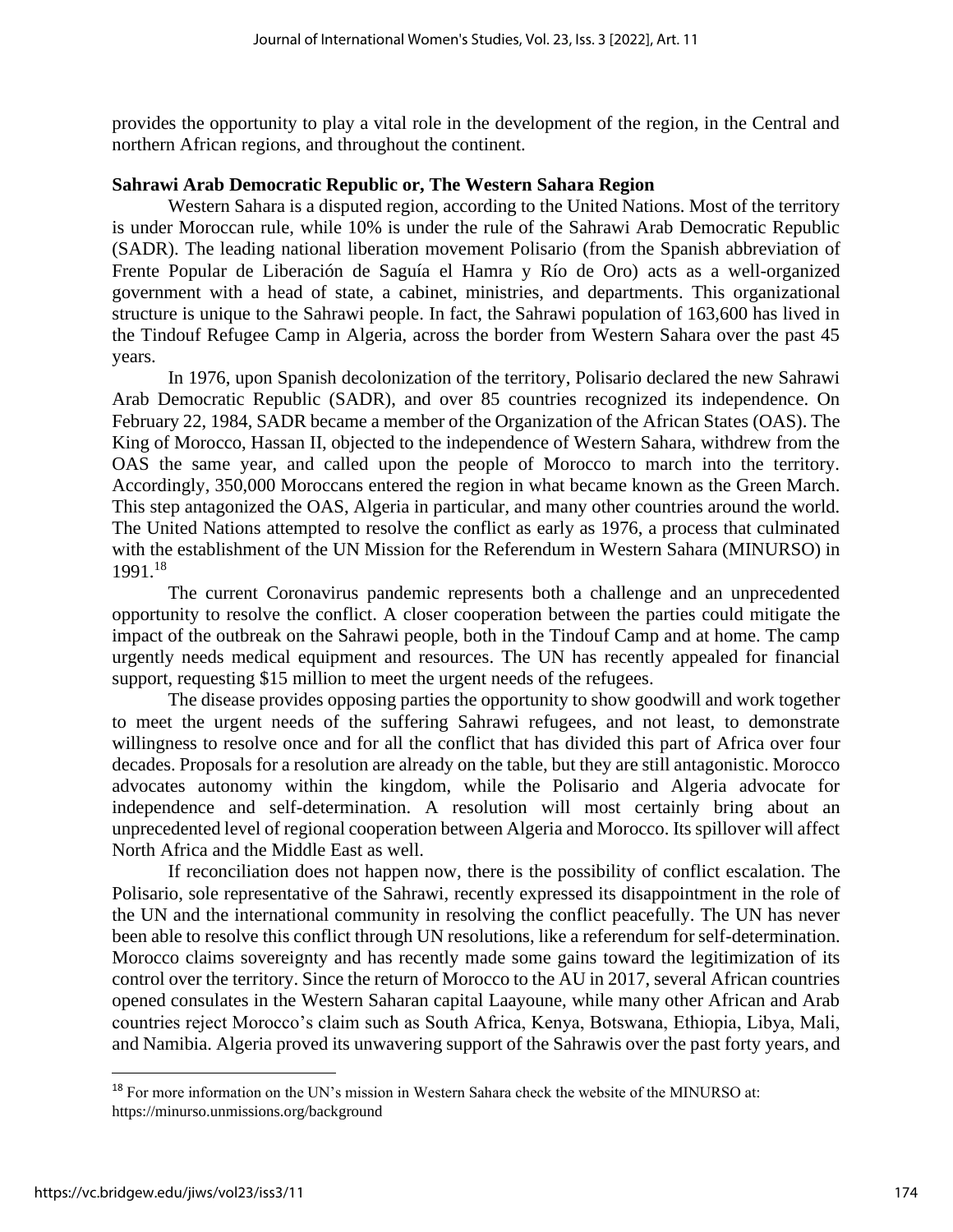consistently commits to their self-determination, and their right to reinstate their own government in the territory.

There is no doubt that, the incompatibility of conflict-resolution schemes renders the Western Sahara as one of the most challenging conflicts in post-colonial Africa. Sahrawis are faced by the uncompromising Moroccan claims of sovereignty over the region. This claim added to other regional challenges in North Africa fuels animosity between the two traditional rivals, Morocco, and Algeria. As far as Mauritania is concerned, Nouakchott has relinquished its territorial claims over Western Sahara as early as 1979, however Mauritania remains one of the key players to the resolution of the conflict. In terms of the continued role of the UN and its involvement in the conflict, the Security Council called on the parties to the conflict to resume peaceful negotiations on April 9, 2020. The UNSC reiterated previous resolutions calling for roundtable negotiations to bring about an end to the conflict.

The Security Council's announcement has attempted to draw the attention to the conflict in Western Sahara, however the challenge is that- amidst the Coronavirus crisis, neither the international community nor the parties to the conflict have demonstrated willingness to move forward with negotiations. Contrary, the threat of the spread of the virus across North Africa, especially in Algeria, Morocco and Western Sahara would seems to escalate the conflict. Under the conditions of a protracted crises of legitimacy and economic decline in Algeria, a year-long popular protest, the regime may explore external threats as a mechanism to unify a divided country. As mentioned before, Algerian armed forces conducted maneuvers with live ammunition close the borders of Morocco on May 5, 2020 at the peak of the Coronavirus pandemic. The same day, during the annual meeting of Non-Aligned Movement, which was hosted by Azerbaijan under the banner of United Against COVID-19 Summit, Morocco and Algeria traded accusations over Western Sahara. The Algerian President referred to "occupied lands, as is the case in Palestine and Western Sahara."<sup>19</sup>, while calling for the end to hostilities globally. Morocco responded in kind, launching a direct attack on Algeria. Its Foreign Affairs Minister accused Algeria of "fueling separatism". He stated that, "despite the exceptional current circumstances, a neighboring country continues to fuel separatism, in violation of the of founding principles of NAM…this country, instead of using its resources to improve the precarious situation of its population in the context of the COVID-19, diverts them to fuel regional destabilization."<sup>20</sup> On another occasion, and when asked by the media about the possibility of resorting to international financial institutions to mitigate the decline of the prices of oil and its impact on the economy, and assist Algeria in dealing with the COVID-19 pandemic, Algerian president Tiboune made a clear reference to Western Sahara. He stated that, "you will no longer be able to defend causes like the Palestinian cause and the Western Saharan Conflict."<sup>21</sup>

On May 13, 2020, Algerian media reported that in a conversation with some Moroccan citizens seeking his support for repatriation because of the Coronavirus, The Moroccan Counsel General in the Algerian city of Oran described Algeria as an "enemy". The next day, the Moroccan ambassador was summoned by the Algerian Foreign Affairs Ministry who denied the incident. Clearly, the two countries are escalating the conflict rather than deescalating it.

<sup>&</sup>lt;sup>19</sup> The NAM statement of morocco at the Middle East Online: [https://middle-east-online.com/en/moroccan-fm](https://middle-east-online.com/en/moroccan-fm-slams-algeria-nam-summit-over-western-sahara)[slams-algeria-nam-summit-over-western-sahara](https://middle-east-online.com/en/moroccan-fm-slams-algeria-nam-summit-over-western-sahara)

<sup>&</sup>lt;sup>20</sup> The NAM statement of morocco at the Middle East Online: [https://middle-east-online.com/en/moroccan-fm](https://middle-east-online.com/en/moroccan-fm-slams-algeria-nam-summit-over-western-sahara)[slams-algeria-nam-summit-over-western-sahara](https://middle-east-online.com/en/moroccan-fm-slams-algeria-nam-summit-over-western-sahara)

<sup>&</sup>lt;sup>21</sup> Dialogue between the Algerian President and the media on

<https://www.youtube.com/watch?v=DKnCq4ZHNIY&feature=youtu.be>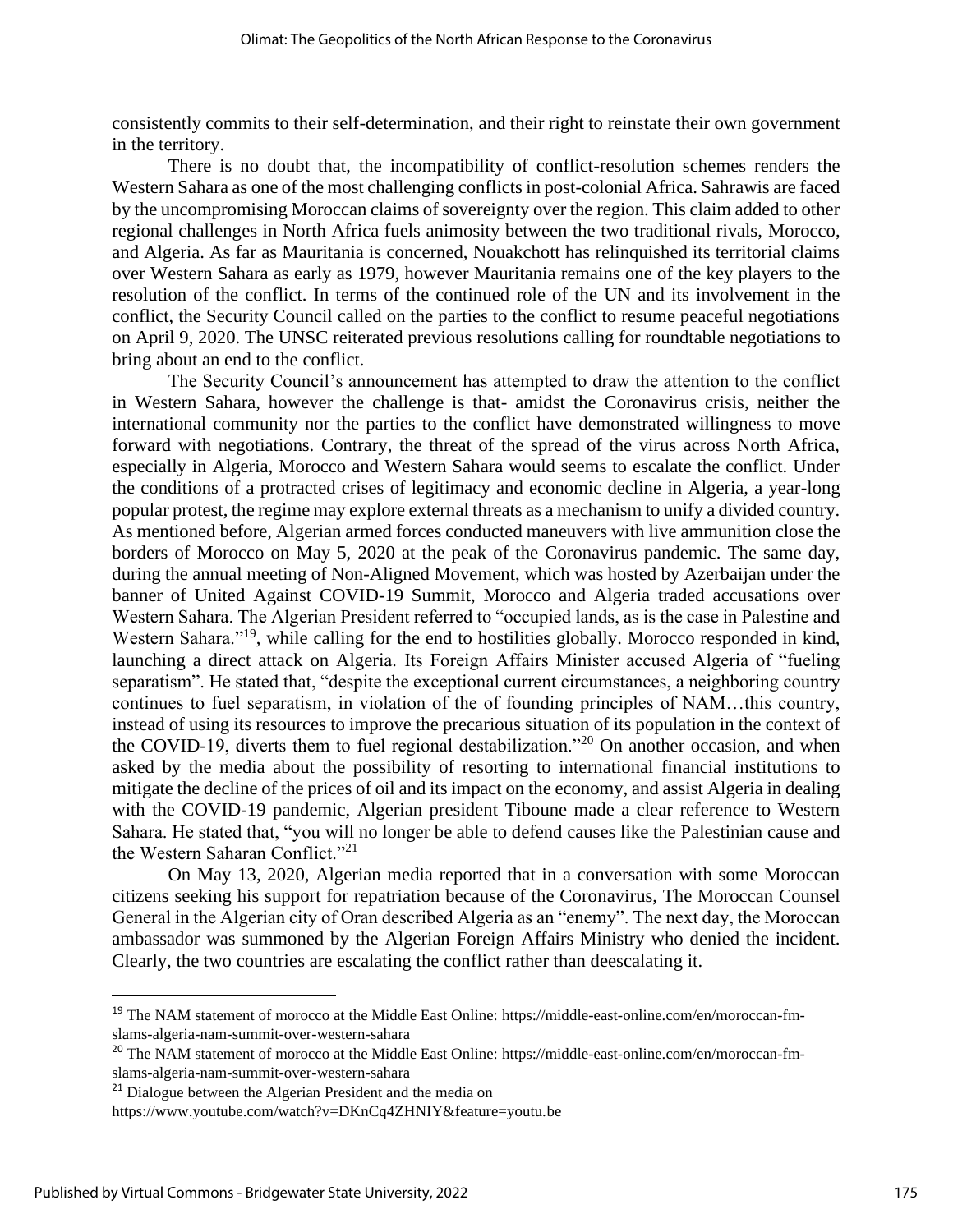Rabat has utilized the Corona pandemic to strengthen its credentials in Africa. The King's call for a unified African response to the crisis aims at just that. Morocco continues to underline a Neo-Pan-Africanism approach in its foreign policy, grounding it in its national interests and national security. i.e., influencing and shaping the African Union's views on the Western Saharan conflict. Most notably, renaming its foreign affairs ministry to the Ministry of Foreign Affairs, African Cooperation and Moroccans Abroad. Rabat has made some gains in this aspect convincing some African countries to open up diplomatic posts in what it calls Morocco's Southern Provinces. While such advances are viewed damaging by the Polisario and Algeria, both are determined that a full-scale support for Morocco's perspective on the conflict never materializes. Both the Polisario and Algeria protested such diplomatic moves and sought a UN clear position on the Morocco's efforts to alter the status of the territory, by a de facto strategic change on the ground. This explains the fact that, the overwhelming majority of the African states, as well as member of the international community continues to view Western Sahara as an occupied territory. To prevent a full-scale recognition of Morocco's sovereignty over Western Sahara, there is no doubt that Algeria is willing to engage in a regional war. In fact, a war at this point would serve the Algerian regime well, at a time it suffers from a crisis of legitimacy. Such crisis is a natural outcome to six decades of mismanagement, corruption, and bureaucratic elites' rivalry over state resources. A war over Western Sahara would unify the country, rally Algerians behind the flag, and diffuses statecivil society tension.

The Polisario has expressed its dismay over lack of progress in the negotiations and the seemingly lack of interest on the part of the international community in resolving the conflict. It is obvious to observers that, Morocco is taking drastic efforts to establish its sovereignty over the territory, while the UN in particular has not demonstrated major objection to Rabat's efforts. It is no secret that Morocco's foreign affairs ministry had made it abundantly clear that it will not spare any effort to strengthen its claims over Western Sahara.

Morocco has become innovative as well in creating stakes for its strategic partners in Western Sahara such as the EU, and China. Rabat has been giving concessions especially in the fisheries sector to the EU, and China with the aim of mobilizing support for its views on the Western Saharan conflict. In so doing, Morocco aims also to undermine the traditional alliance between Algeria and China. Western Sahara is a very rich territory with abundance of phosphate, uranium, gold silver, and potentially its shores are rich with crude oil and natural gas.

China has already had a 25-year fisheries agreement with Mauritania, and another concession from Morocco would strengthen its gains in northwestern Africa fishing sector. Similarly, the EU aims at dominance in the fisheries sector as well in northwestern Africa and the shores of the Atlantic. The EU member states are driven by national interest consideration rather than commitment to the principles of self-determination, decolonization, human rights, or defense of indigenous people's rights as they may claim from time to time. That applies to the EU at large and to individual European players in the conflict as well such as Spain, France, Italy. The exception here is the European Court of Justice. The court ruled on February 27, 2018, that the Fisheries Partnership Agreement between the European Community and the Kingdom of Morocco signed in 2005 that the bilateral agricultural agreement between Morocco and the EU violates international law as it included Western Sahara within the agreement. The court stated that, "the territory of Western Sahara is not covered by the concept of "territory of Morocco."<sup>22</sup>. Therefore, the court confirmed the status of the territory as a disputed region. China as well, is driven by its

<sup>&</sup>lt;sup>22</sup> Sire Cristopher Greenwood and Karen Lee, 2019. International Law Reports, V. 181, Cambridge University Press, Cambridge: UK, P. 398.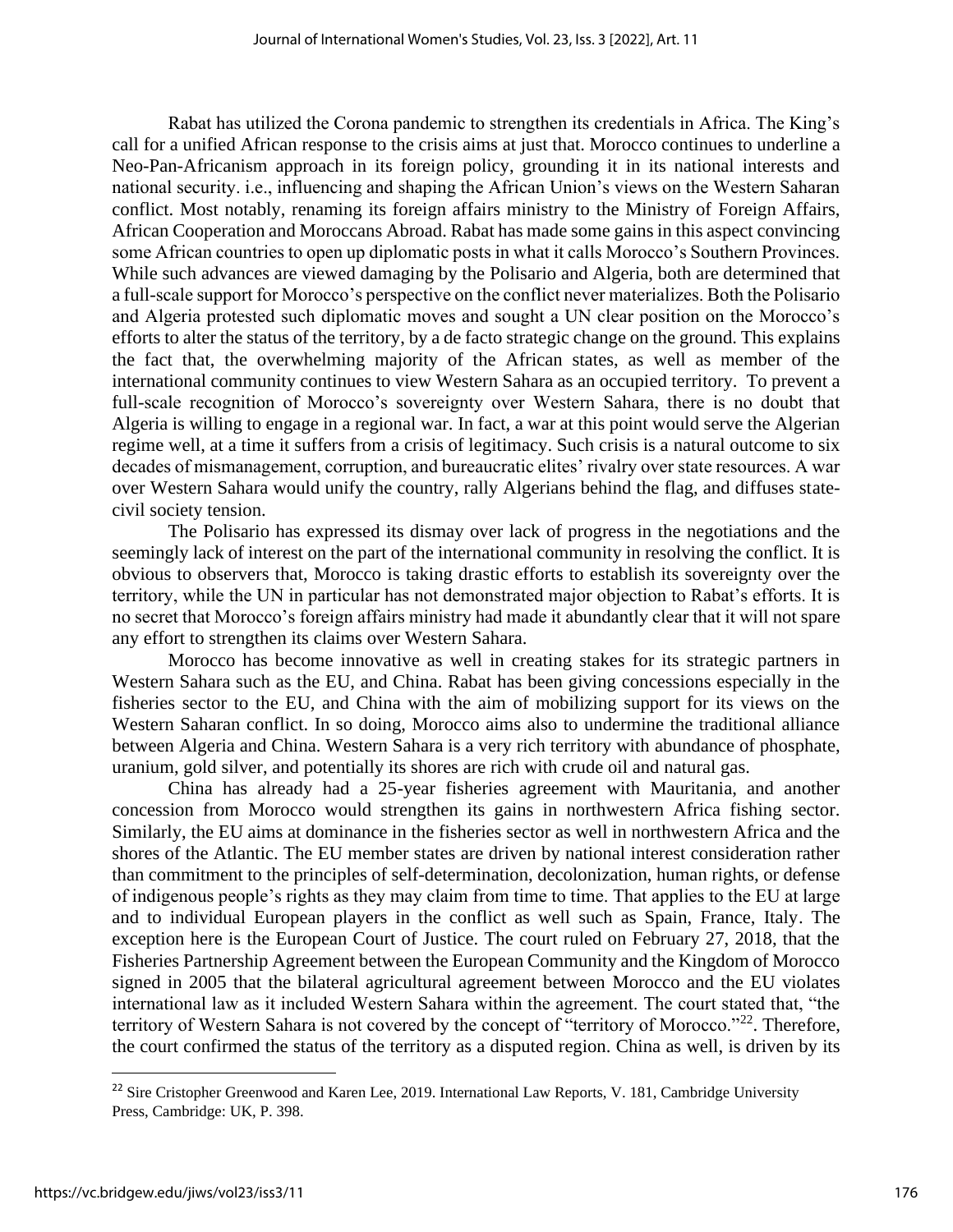national interests, though maintaining a delicate balance between its historical ties with Algeria and its growing portfolio of interests with Morocco.

Sahrawis are magnified by what they call the "colonial" mentality governs the Moroccan presence in the territory, namely resource-extraction policy. Similar to European colonial experiences in Africa, Western Sahara is exposed to a massive process of resource-extraction designed to create stakes for European, Chinese and American corporations in the phosphate, oil and gas, minerals, and fishing sectors to ensure political support to the Moroccan perspective on the conflict. Sahrawis see their land and wealth ripped off, while they suffer unemployment, poverty, diseases, and misery in refugee camps since the 1980s. This situation in particular has mobilized a large segment of the Sahrawi youth to enlist in the Polisario, train and prepare for the upcoming confrontation with the Moroccan army.

In this complex realist world of contending interests, the fear is that the Sahrawis would give up totally on the international community. The relative peace among Sahrawis should not be misinterpreted as incompetence in waging a war of liberation. Contrary, the Sahrawis are capable to wage such war, and in so doing, they will not be left alone. The Polisario had committed itself decades ago to the peaceful resolution of the conflict, however, the pandemic may convince Sahrawis of the futility of the peace process and compels the movement to pursue the armed struggle option to accomplish its independence. In fact, this is exactly what occurred in response to the UN's announcement on May 5, 2020. The Polisario expressed its disappointment in the UN, its mission, and its role in resolving the conflict. The growing impatience among the youth segment in Tindouf is also noticeable especially over the past two years, 2020 and 2021. Furthermore, developments in Western Sahara are reflection to the Algerian-Morocco geopolitical conflicts. However, the role of United Nations, the European Union, the African Union (AU), and the Arab League remains necessary to advance the cause of peace. Probably, the AU is currently in a much better condition to launch a peace process if compared by other regional or international organizations. African crises require an African solution, with the support of the international community.

#### **Conclusion**

The Coronavirus outbreak has tested the North African region, its governments, and the resilience of its people. The individual nations' ability to respond to the epidemic is shaped by a host of domestic, regional, and international factors. On a national level, success or failure is measured by the availability of resources necessary to withstand the crisis. While some countries such as Morocco and Tunisia mobilized their national resources and strengthened coordination between state and civil society, Algeria's response is married by a prolonged civil conflict, while the protracted attrition war in Libya impairs state and civil society response. Mauritania's response is limited by its insufficient resources and a weak healthcare sector, though both state and civil society are struggling to coordinate national efforts and seek international support. In Sudan, a dysfunctional public healthcare sector, the consequences of the military coup, the civilian-military coalition government, and international sanctions have also impaired an efficient response to the crisis. Such conditions render unstable the governing national unity coalition. Egypt took a proactive stance to contain the zoonotic disease since the mid-2020 to the present. Moroccans call for a unified continental response across Africa but have not produced any substantial institutional response.

There is no coordination among North African nations because each has its own unsurmountable challenges, and there is no institutional regional framework. Albeit the countries